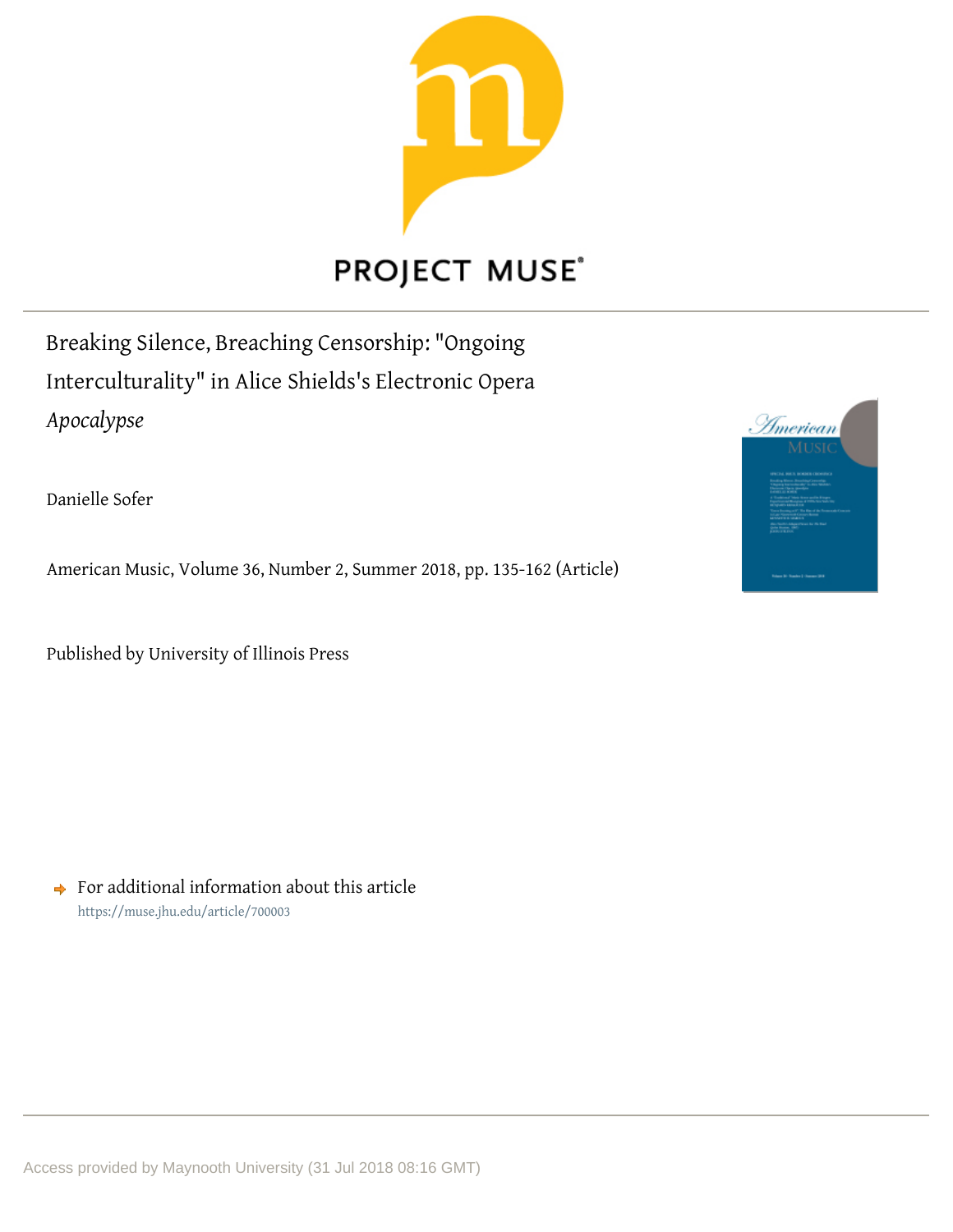# Breaking Silence, Breaching Censorship: "Ongoing Interculturality" in Alice Shields's Electronic Opera *Apocalypse*

On a warm summer's eve in 1990, American composer Alice Shields visited her friend, Columbia University colleague, and fellow composer Daria Semegen. Under the stars outside Semegen's home in Stony Brook, Long Island, the conversation veered—as it often did—to contemporary U.S. politics.<sup>1</sup> Enraged by "bigoted puritanism," Shields and Semegen criticized the recent influx of conservatism, specifically, the increasing volume of antiabortion groups. The composers began improvising playfully in call-and-response on the risqué behavior they supposed had triggered these groups, eventually settling on the chant "Your hot lips, Apocalypse," what would later become a line from "Apocalypse Song," the title aria to Shields's electronic opera *Apocalypse*, written in 1993 and released a year later on CD.2

> Your hot lips, Apocalypse, Your words divine made flesh in mine, Turn my blood back into wine.<sup>3</sup>

 Obvious Christian themes in the text include the divine flesh paired with the reference to blood transformed into wine.<sup>4</sup> Shields acknowledges the song's connections to the Eucharist, accompanied in the Catholic tradition by chant and ritual movements. However, the composer

Danielle Sofer is a lecturer at Maynooth University, Ireland. She completed her PhD with distinction at the Kunstuniversität Graz with the dissertation "Making Sex Sound: Erotic Currents in Electronic Music." A music theorist attuned to gendered hearings and sensitive to cultural context, Danielle has published on the reception of Adorno's "listening typology" and written analyses of music by Elizabeth Maconchy, Juliana Hodkinson, and Barry Truax.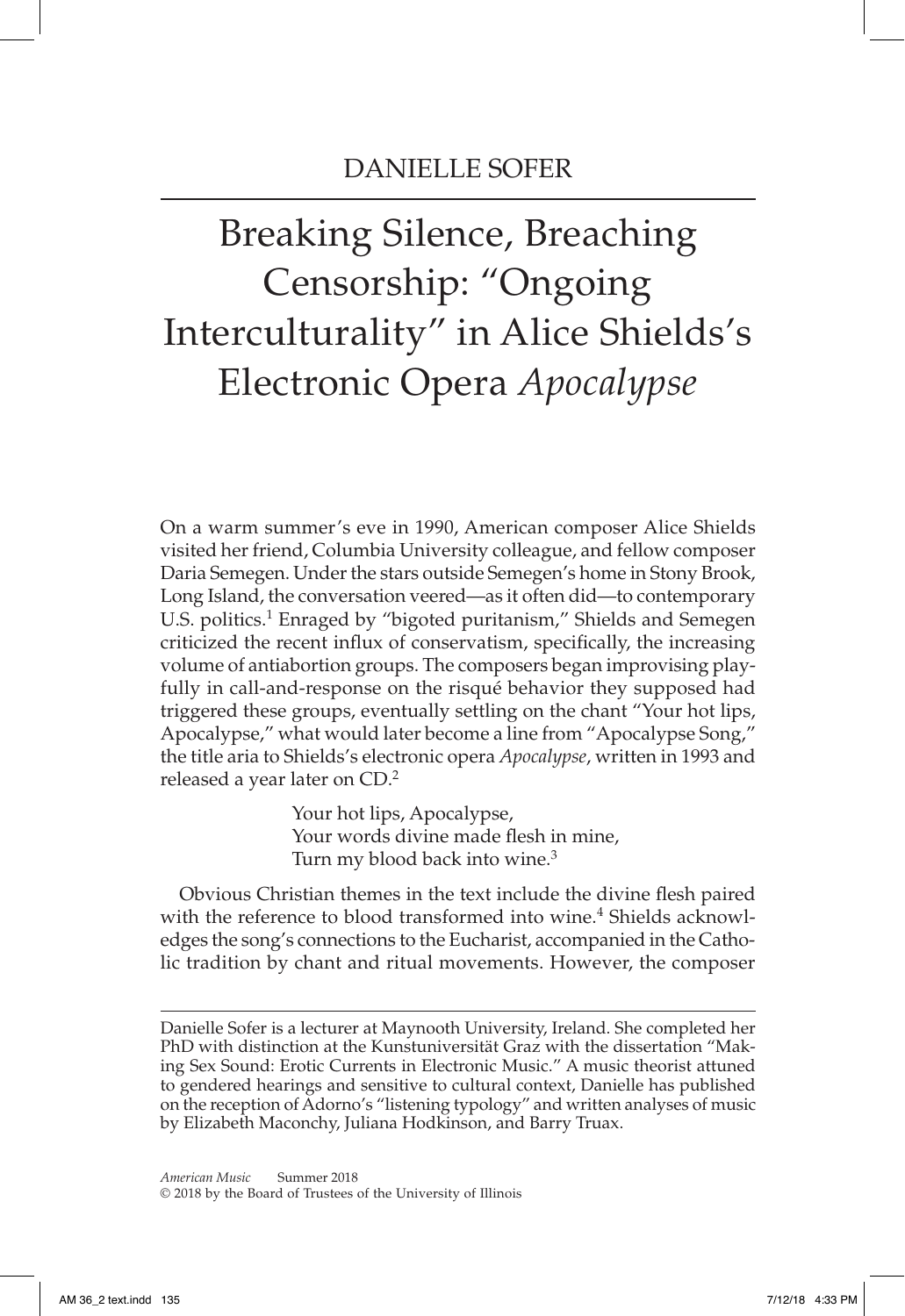imparts wider significance beyond Christian themes to the transformation described in this passage. Alongside Christianity, Shields explains, miraculous transformations of this sort are also variously described in Tibetan, Japanese, and Indian dance and theater, Native American shaman rituals, and Egyptian burial rites.<sup>5</sup> Exchanges of religious and cultural signification across different systems of belief are important in the opera, and, more specifically, it was important to Shields that although each tradition realizes the theme differently, many shared the concept of miraculous transformation. Shields cites particular influence from the Indian *bharatanatyam* dance drama, a practice the composer has studied since the 1980s. As is characteristic of *bharatanatyam*'s *devadāsī* dancer, the sole performer takes on various sacred personae and easily transforms from one character to another. In *Apocalypse*, Shields's multiple roles as composer and sole performer allow her, like a *devadāsī* dancer, to make connections through movement, text, and music between several traditions and histories.

The plot of *Apocalypse* is relatively simple. WOMAN embarks on a spiritual journey of self-discovery. After a setless act of independent searching, in the second act WOMAN encounters SEAWEED SEA GOD-DESS, who teaches her the strength to pursue a path of enlightenment with the support of an accompanying chorus. The opera culminates in the third act when WOMAN meets the Hindu God SHIVA, and together they engage in a choreographed sexual union. The opera parades typical phallic imagery—a "phallus . . . two feet high, with balls the size of grapefruit"—in its culminating scene to combat the post-Reagan conservatism to which Shields and Semegen were reacting.<sup>6</sup> But instead of a climax driven by the stereotypical male sexual drive, WOMAN's encounter with SHIVA is mediated on her own terms: the performance centers around her experience of the act through sound, timbre, voice, text, lights, and physical response. Staging sex in the most obvious, visible, and audible manner, Shields avoids replicating the played-out tropes of male sexual fantasy. Rather, Shields confronts tacit sexual stigmas that plague both her contemporary American political climate and the lingering British colonial attitude toward *bharatanatyam* revivals. In this article, I show how *Apocalypse* addresses sexual censorship through music, text, and choreography to envision a world for which sex is not stigmatized but instead exists as a productive and inseparable aspect of culture and music.

#### *Alice Shields, Some Background*

Alice Shields's early success at the Columbia-Princeton Electronic Music Center (CPEMC) is evident. She worked at the center for over three decades as a technical instructor and in various administrative roles,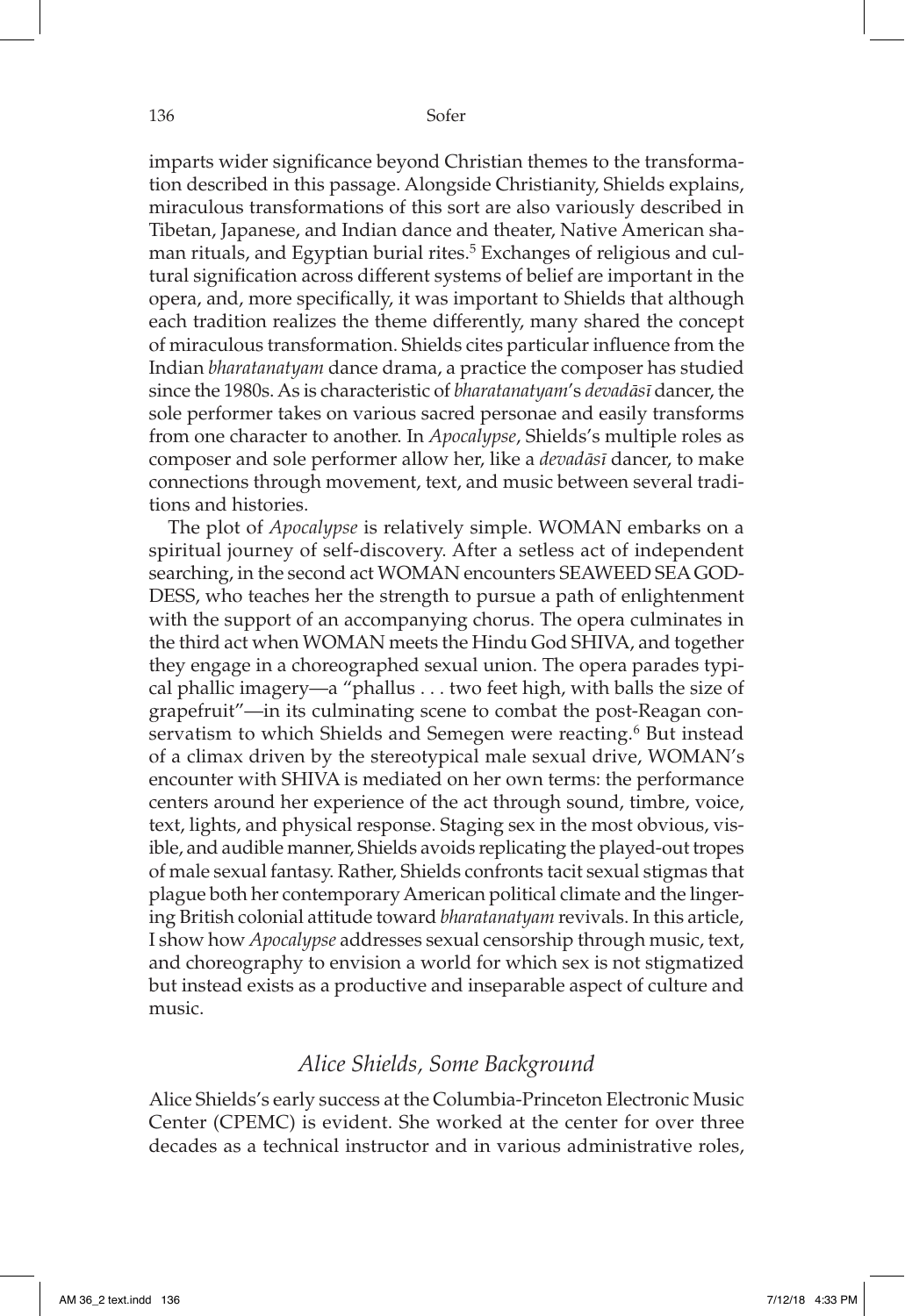but despite years of service, she hardly received the recognition of her predominantly male colleagues.7 As she recalls, when joining Columbia in 1961, "supposedly no one, not even the musicologists specializing in medieval or renaissance history, had ever heard of a woman composer, including Hildegard von Bingen or Elizabeth Jacquet de La Guerre, who were famous in their time."8 During her early days at the CPEMC in the 1960s and 1970s Shields says she rarely encountered other women, and given the figures most commonly associated now with the center (Vladimir Ussachevsky, Otto Luening, Milton Babbitt, Bülent Arel, Mario Davidovsky, Charles Dodge, and Charles Wuorinen), it remains apparent still that women were scarcely represented there. Pril Smiley and Daria Semegen, who themselves also went on to become successful composers of electronic music, studied alongside Shields and, like her, were active for several years in the CPEMC, though they too, until recently, were omitted from printed histories about the center.<sup>9</sup> In her book *Women Composers and Music Technology in the United States*, Elizabeth Hinkle-Turner suggests that failure to acknowledge Shields among her contemporaries occurred possibly on account of academia's typical "cost-cutting and exploitation," but Shields's gender, as one of few women working among a predominantly male staff, was likely also a factor.10 In conversation, Shields recalled to me a confrontation with a fellow composer in the Columbia music library:

I remember, still an undergraduate, walking into the music library looking for a score and [seeing] a guy who was in one of my classes— I was the only girl typically in classes in composition. I don't remember any other girls—girls, women, I was a girl. And we were talking about composing, and he said, "No woman could compose melody, you know, rhythms like Beethoven, if she were *normal*." . . . And so I realized afterwards, that meant, I couldn't be what I thought I was, a straight woman—which I was—and be *normal* and write exciting music. It was meant as an insult, and I think it was a defense statement that you can't write music as good as me, or better . . . but that was very typical.<sup>11</sup>

Whatever the reason for the neglect of her influence in the history of electronic and electroacoustic music, it seems that Shields's official status at the center, along with her unusual compositional choices, certainly set her apart from the studio's more recognizable names.<sup>12</sup>

To escape her male-dominated professional life, Shields turned to folklore and mythology, where she found more encouraging female roles. She immersed herself in writing by female authors and was drawn to women represented in religion—those depicted as powerful, knowledgeable, and liberated in the classic Greek, Hindu, and Gaelic myths, to name a few recurring sources. What especially piqued Shields's interests was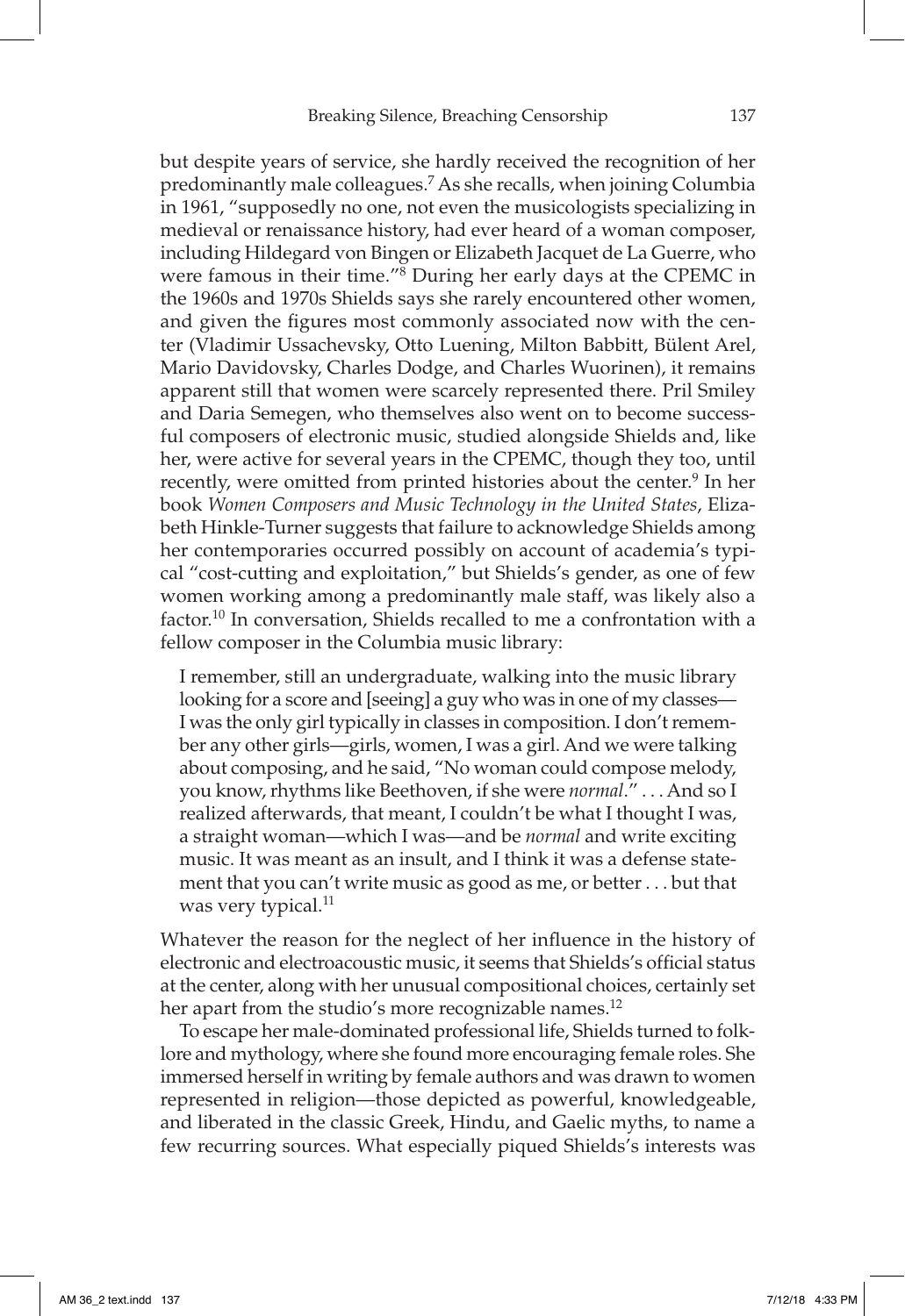the freedom with which non-Western mythology and religion portrayed women's sexuality, praising every part of the body, from her facial expressions to her feet. In Indian mythology, says Shields, "each part of the body of the 'Great Goddess' is lauded, every part, toenails, everything! And I thought, how magnificent that a woman could be celebrated and celebrated in the Indian case as fearsome. All these goddesses are powerful and are not just addressed, though some are, in moments of grief, like the Virgin Mary can be addressed by some Christians here, but they are to be feared and at the same time intensely sexual, which was such a relief."13

Shields has devoted a large portion of her music to literary and religious icons. The goddess Devi is a character in *Apocalypse* who appears also in the miniopera *Shivatanz* (1993) and is invoked in *Sahityam* (2000) for solo marimba or bassoon, based on the intonation pattern of a Sanskrit poem to Devi. The Virgin Mary, the quintessential woman from Shields's Christian upbringing, appears in *Ave Maris Stella* (2003) for SATB chorus and *Kyrielle* (2005) for violin and tape, based on Gregorian chants associated with the Virgin Mary. According to the composer's note: "Since it has the French 'elle' ('she') embedded in it, the word Kyrielle can also evoke a female deity, not just the Christian Mary, but all compassionate female spirits such as the Chinese Kwan-Yin, the Japanese Kannon, and the Tibetan Tara."14 In a reconstruction of Chaucer's *Troilus and Criseyde*, the composer returned to Boccaccio's Italian text to retell the story from Criseyde's perspective in an opera named after the title role, *Criseyde* (2010), and, not restricting herself only to religious and mythological texts, Shields has also drawn inspiration from living (or once living) women such as the Japanese poet Komachi (*Komachi at Sekidera* [1987/1999]) and Rachel Corrie, a woman crushed to death by an Israeli forces bulldozer as she stood before it trying to prevent the demolition of a Palestinian home in the Gaza Strip (*Mioritza* [2003], requiem for trombone and "computer music on tape").

The composer's initial attraction to these women may have been motivated by a need to represent in art the idols she longed for in life. Yet her compositions betray greater ambitions than mere fantasy. Art is a reflection of lived experience, but, more than this, the context of art affords certain liberties that are not normally tolerated in "real" public spaces, especially when it comes to sexual situations. In an interview conducted in June 1982, Michel Foucault remarked that contemporary art was one context in which individuals could express sexual tendencies that are ordinarily ignored or suppressed by society: "When you look at the different ways people have experienced their own sexual freedoms—the way they have created their works of art—you would have to say that sexuality, as we now know it, has become one of the most creative sources of our society and our being. My view is that we should understand it in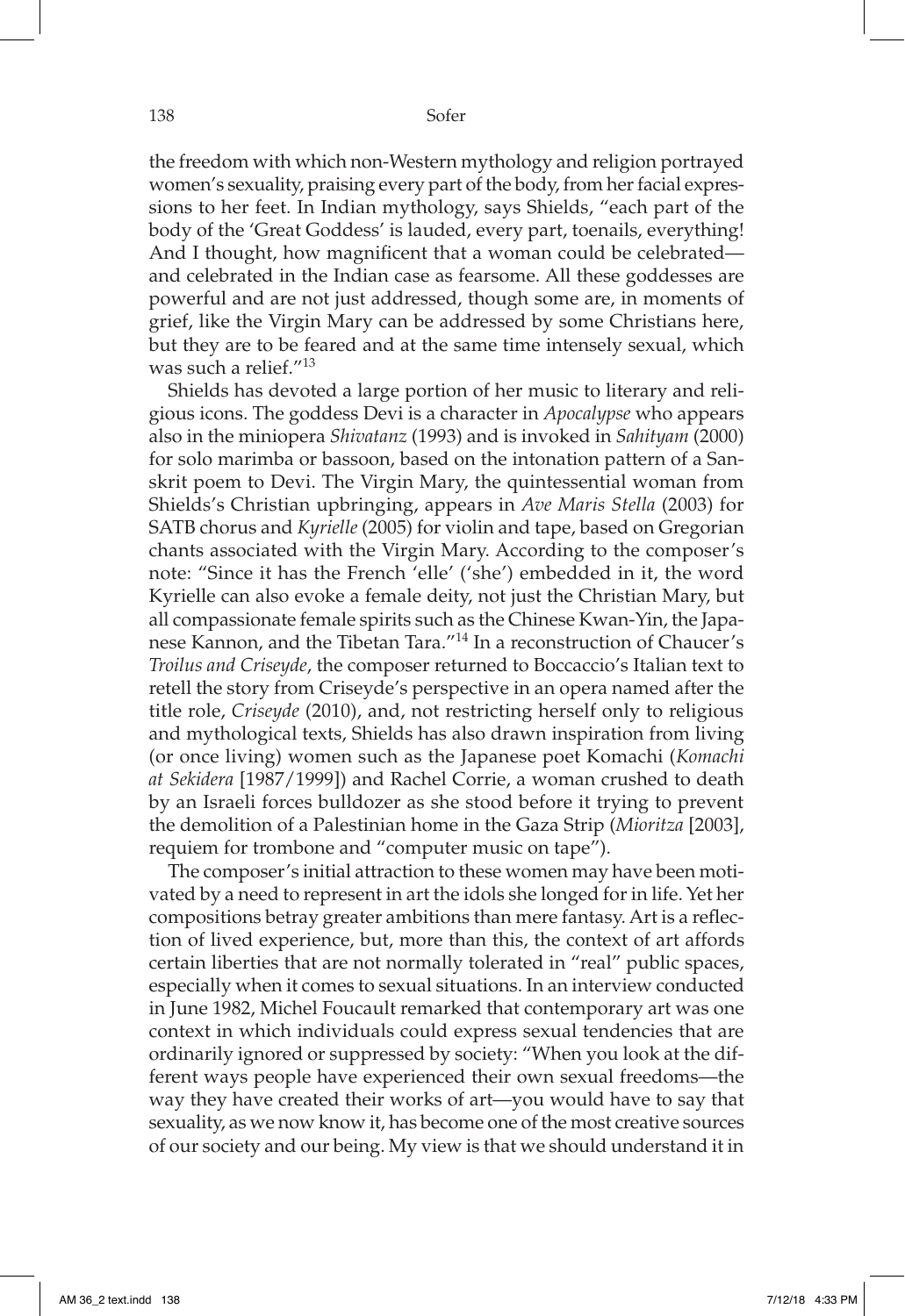the reverse way: the world regards sexuality as the secret of the creative cultural life; it is, rather, a process of our having to create a new cultural life underneath the ground of our sexual choices."15 Foucault confronts the artistic autonomy on which the modernist European avant-garde prided itself, arguing instead that postmodern (and postwar) art enriches real life, such that life should be modeled after art and not the other way around, a model such as one finds in Shields's *Apocalypse*.

 On the recording, the composer, who trained as an opera singer, performs the opera's three roles, WOMAN, Devi the SEAWEED SEA GOD-DESS, and SHIVA.<sup>16</sup> Since the performer is expected to sing along with the recording as the "tape" accompaniment, any live performance will inevitably rely on the composer's own interpretation in terms of timing and delivery. This limitation is perhaps one reason the opera has yet to be staged.17 As is possible only in the electronic medium, Shields herself also sings the variously sampled voices that make up the opera's chorus. Beyond her immediate compositional aspirations in the opera, the possibilities afforded by electronic processing situate Shields conceptually with other women electroacoustic composers who, to paraphrase Andra McCartney, create worlds for their music to exist.<sup>18</sup>

## *Closing the Gap*

Because of the allure of their bodies, historically, women have been characterized as a threat to the dominant masculine rationality. Friedrich Nietzsche once wrote: "The magic and the most powerful effect of women is to produce feeling from a distance, in philosophical language, *actio in distans*, action at a distance; but this requires first of all and above all—*distance.*"19 It is no coincidence that Nietzsche in this very passage contrasts Poseidon's pained singing with what he observes as women's curious silence, silence being one form of distance. Situated apart from the source, listeners distance themselves until they are far enough away not to hear anymore or in such a way that they hear what they want, like Odysseus's encounter with the Sirens, whose singing he could enjoy only if he was bound distantly to the mast of his ship.

Distant women's voices have long been presented in sexually curious terms. Jean-Jacques Rousseau confessed as much when he described his encounter with the practice of *clausura*, the invisible cloistered singing of nuns, in Venice in 1742. Rousseau had imagined that the celestial disembodied voices belonged to matching angelic bodies, but the experience fell short of his expectations when he saw the singers for the first time. His attraction to the sounds came on account of their unattainability, their relentless slippage from disacousmatization—the inability to discover their true source.<sup>20</sup> Often, such allure comes precisely on account of an illusory ideal—the image of woman rather than any woman's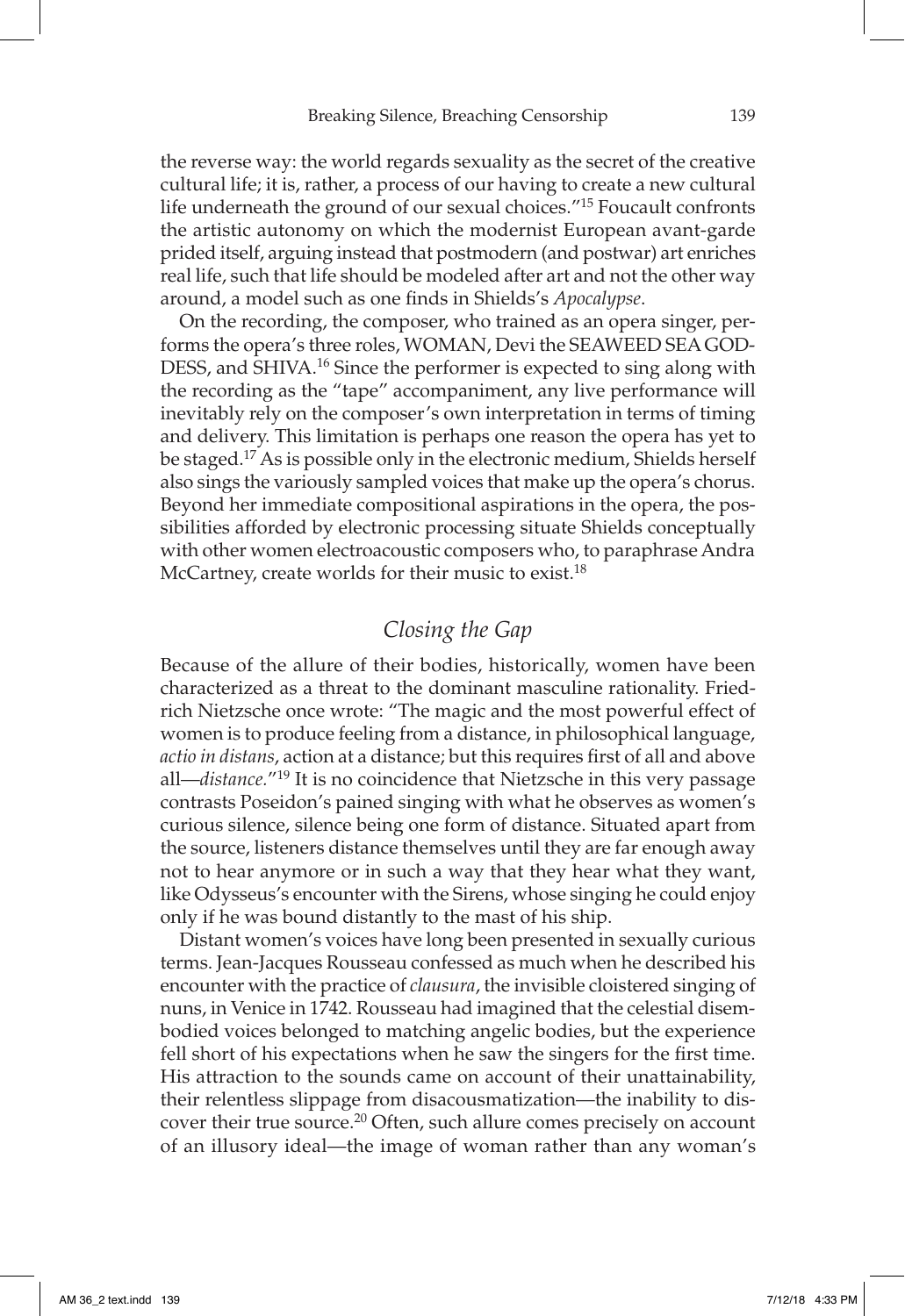actual appearance. In his recollection of this account, music theorist Brian Kane echoes Mladen Dolar to claim that the source of the acousmatic voice—similarly to Jacques Lacan's unattainable *objet a*—can never be revealed from its sound alone, and if the source is revealed, that object changes in kind.21 For this reason, Kane argues, the veiling *medium* in electroacoustic music is of central appeal, and more so than either the originating source or its sounding result.22 Yet, this prioritization of the medium invites speculation. Theories that privilege mediation in this way strategically undermine the human element in composition, performance, and audition. Such theories stifle aspects of sociocultural identity in favor of some abstracted notion of sound as an object from which gender is suspiciously absent. The fact, however, remains that, among those who ally their music with electroacoustic practice, most composers are men.23 And when voices sound in the electroacoustic world, however manipulated—whether or not they remain recognizable—they are most often the voices of women.24 Such seem to be the criteria for women's participation in electroacoustic sound, that their presence be at once both implied and denied. This is in contrast to men's controlling hands at the mixing desk or their roles as representatives on prestigious institutional boards and committees.25

Sexually speaking, men are also more present than women. Men's pleasure has long belonged to the visible—at least since the Dionysian phallic processions and, more recently, in pornographic films.26 Though women's bodies silently masquerade on the covers of magazines, women's sexual pleasure is generally not represented visually; the visible realm is reserved for the phallus. According to philosopher Luce Irigaray, women's sexual pleasure lingers in folds of the skin. It is ec-static (Gr. ἔκστασις), situated "elsewhere," out of place and removed from the site of intercourse.<sup>27</sup> Women's pleasure is not usually seen, though it is often heard, their satisfaction most often equated with the "quality and volume of the female vocalizations," and, in *Apocalypse*, Shields capitalizes on this trope.<sup>28</sup>

In the third part of the opera, typical phallic symbolism is taken to its literal extreme. The chorus is instructed to rip SHIVA to shreds, but, failing to reconstruct him, the chorus erect a comically large phallus and testicles instead of a man's body, thereby reducing the god's status to the extent of his biological apparatus. When SHIVA is finally restored to his original form through a ritual performed by the WOMAN, he commences the sexual union with her as if that is his sole purpose. A torch "held behind his erect phallus silhouette," SHIVA maintains a figurative and actual spotlight on his manhood.<sup>29</sup> Breaking with tradition, in this scene WOMAN does not resolve herself to the typical moaning and cooing à la Donna Summer's "Love to Love You Baby"; instead, as the libretto instructs, "The God and the Woman sing together in a voice that is neither male nor female, but both at once."30 In this way, the Woman's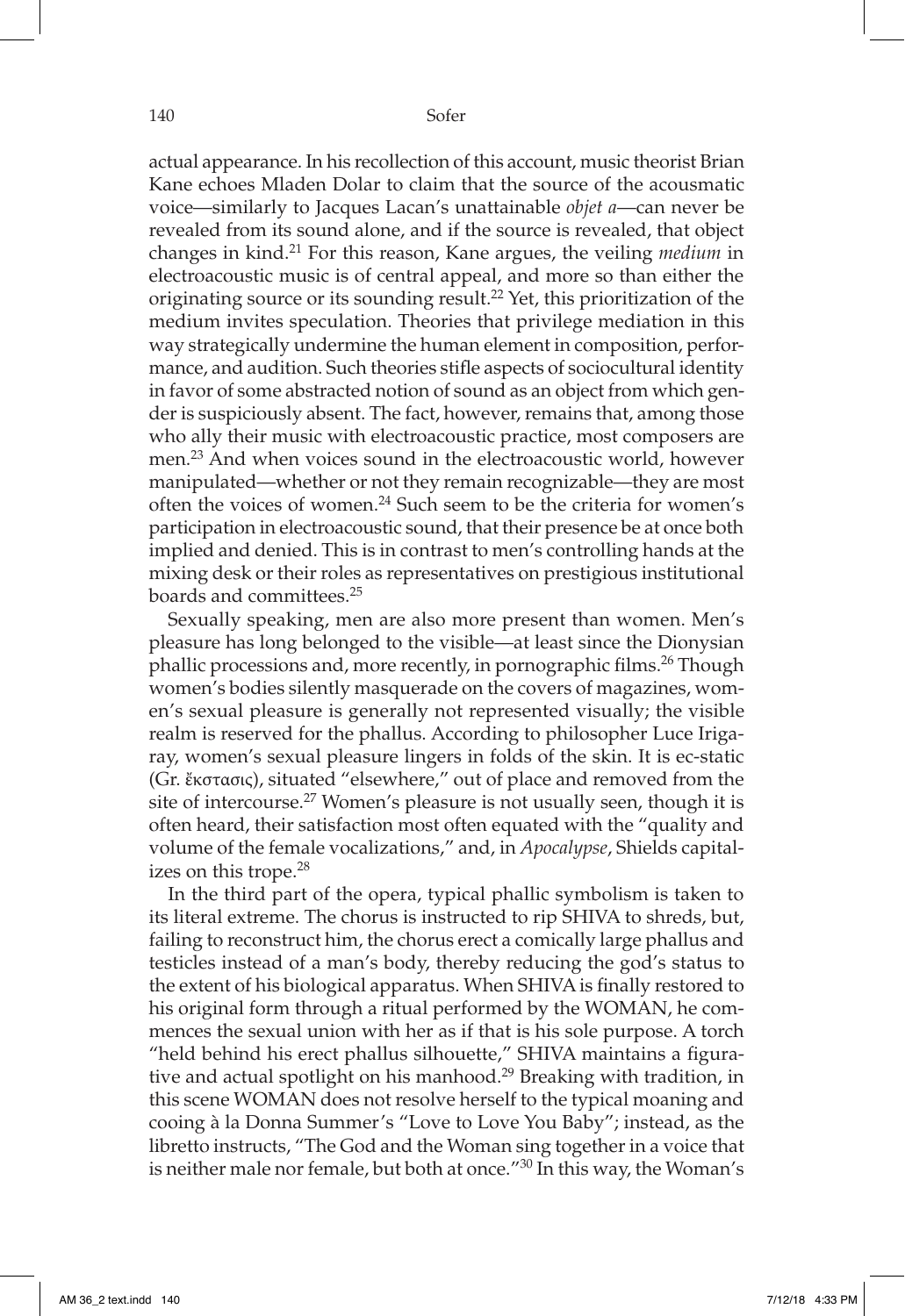sexual pleasure retains a link with the sonic, not with a reflex inferior to the man's control but by way of shared song. Such a vision of unity, the title of "Woman" notwithstanding, leans away from binaristic notions of gender and aligns more closely with Shiva's dual apparition (as detailed below).

After three ritualized orgasms, "a chaos of light and sound takes over," and the human forms vanish into a choreographed light show. Here, Shields calls on the electroacoustic tradition, with its history of severing the link between voice and body. As I have argued elsewhere, there are generally two competing, though not exclusive, theories of the disembodied voice.31 The first claims that the voice can never be disembodied from its source and sound; the second claims that, once disembodied, a listener will never be able to fully reconcile this voice with its origins. Of course, the context for each depends on several criteria of recognition. Is the name of the performer known? Is the voice processed electronically or digitally and to what extent? What parameters qualify the source as recognized? Is it enough to acknowledge the gender of the speaker, their age, or their ethnicity? Or need listeners identify the vocalizing individual beyond a doubt? If the voice is paired with a body in performance, should listeners identify this body with the sound's origin or with another, possibly different, source? These are all questions that Alice Shields's performance raises, and none have a clear answer. While these questions are certainly of interest when investigating electroacoustic music, this essay does not dwell on them. Instead, it will investigate another facet of the opera, one that rests on the possibilities granted by the opera's electronic medium but is not solely beholden to it. This analysis demonstrates how Shields uses the electronic operatic medium to address sexual censorship, to explore the ways in which the medium grants her greater flexibility and freedom than she would have in her everyday life. In addressing sexual taboos through performance, Shields reinterprets and hence moves to alter her society's attitude toward sex through its "cultural life," to recall Foucault. In particular, the analysis will compare the right-wing conservatism of the post-Reagan political climate in which the opera was composed to the stigma against sexual expression in early twentieth-century colonialist revivals of the Indian *bharatanatyam* dance drama to show how *Apocalypse* confronts the silencing of sex in both by borrowing symbolism and meaning common to both. Before exploring the *bharatanatyam* revival and its role in *Apocalypse*, first a summary of the ancient theory of emotions in the Indian drama.

#### Navarasa *Theory and* Bharatanatyam

*Bharatanatyam* is a form of South Indian classical dance with origins in the *Natyashastra*, an aesthetic theory and dramaturgical text written by Bharata-Muni ca. 300 B.C.32 The dance form, known originally as *sadir*,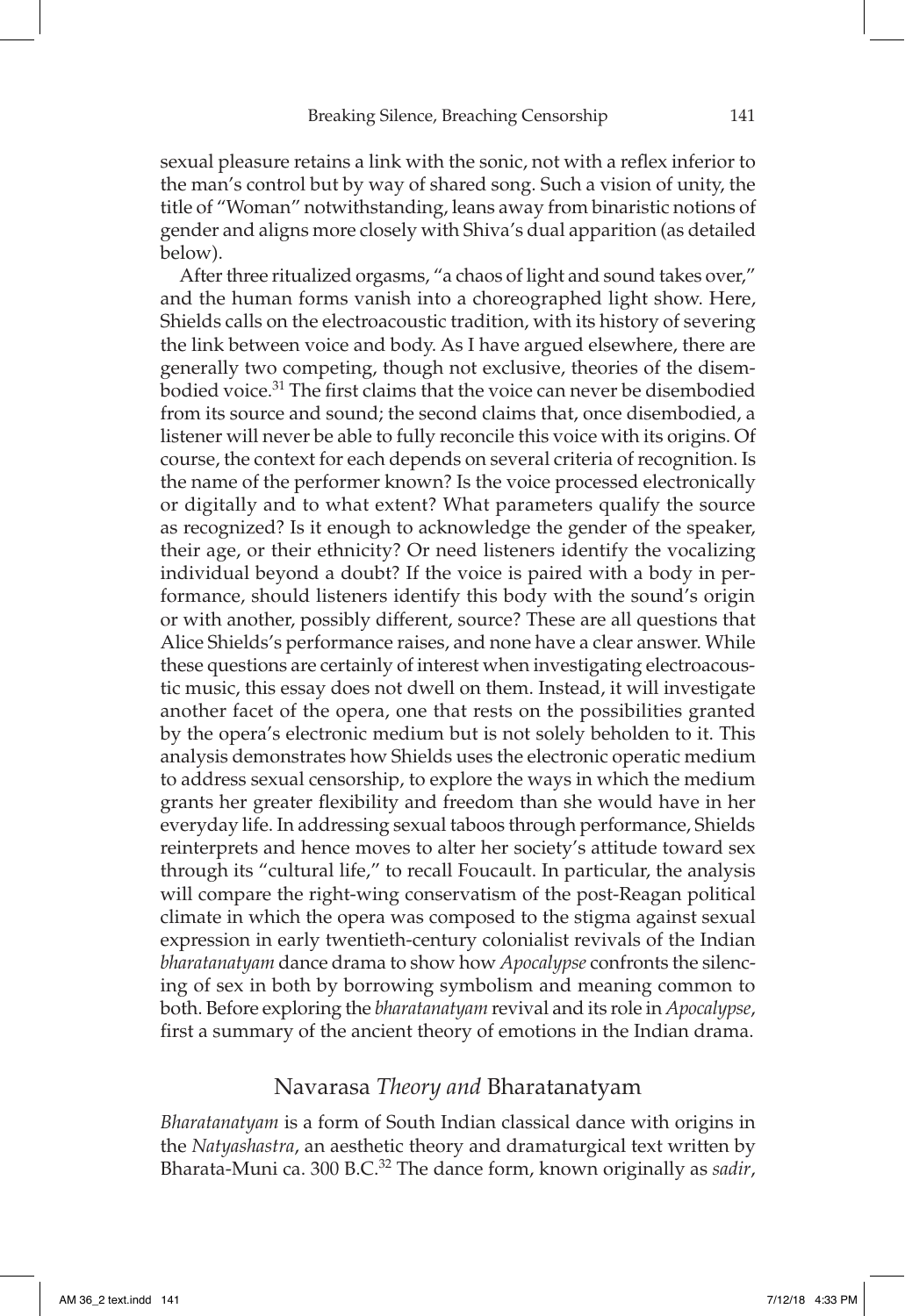was performed in temples by *devadāsī* dancers who would personify and embody the spiritual presence of the deities to which they were devoted. The *devadāsī* dancer could transition between several personas without a moment's notice, each character possessing its own attributable gestures. For example, the *abhaya*, or "fearless," *mudhra* invokes the god Shiva (figure 1), the raised right hand protecting from evil and the lowered left hand, outstretched or giving the sign of the elephant, leading through the jungle of ignorance.

Shiva's mundane appellation, Shakti, appears as an expression of his feminine energy, her hair flowing like fire. In characteristic statues, Shiva and Shakti are frequently depicted with the bodily form of the man



Figure 1. Shiva as Lord of Dance (Nataraja), Chola period (880–1279), c. 11th century. New York, Metropolitan Museum of Art. Copper alloy, H. 267⁄8 in. (68.3 cm); Diam. 22¼ in. (56.5 cm). Gift of R. H. Ellsworth Ltd., in honor of Susan Dillon, 1987. Acc.n.: 1987.80.1. Photo: Bruce White. © 2017. Image copyright The Metropolitan Museum of Art / Art Resource / Scala, Florence.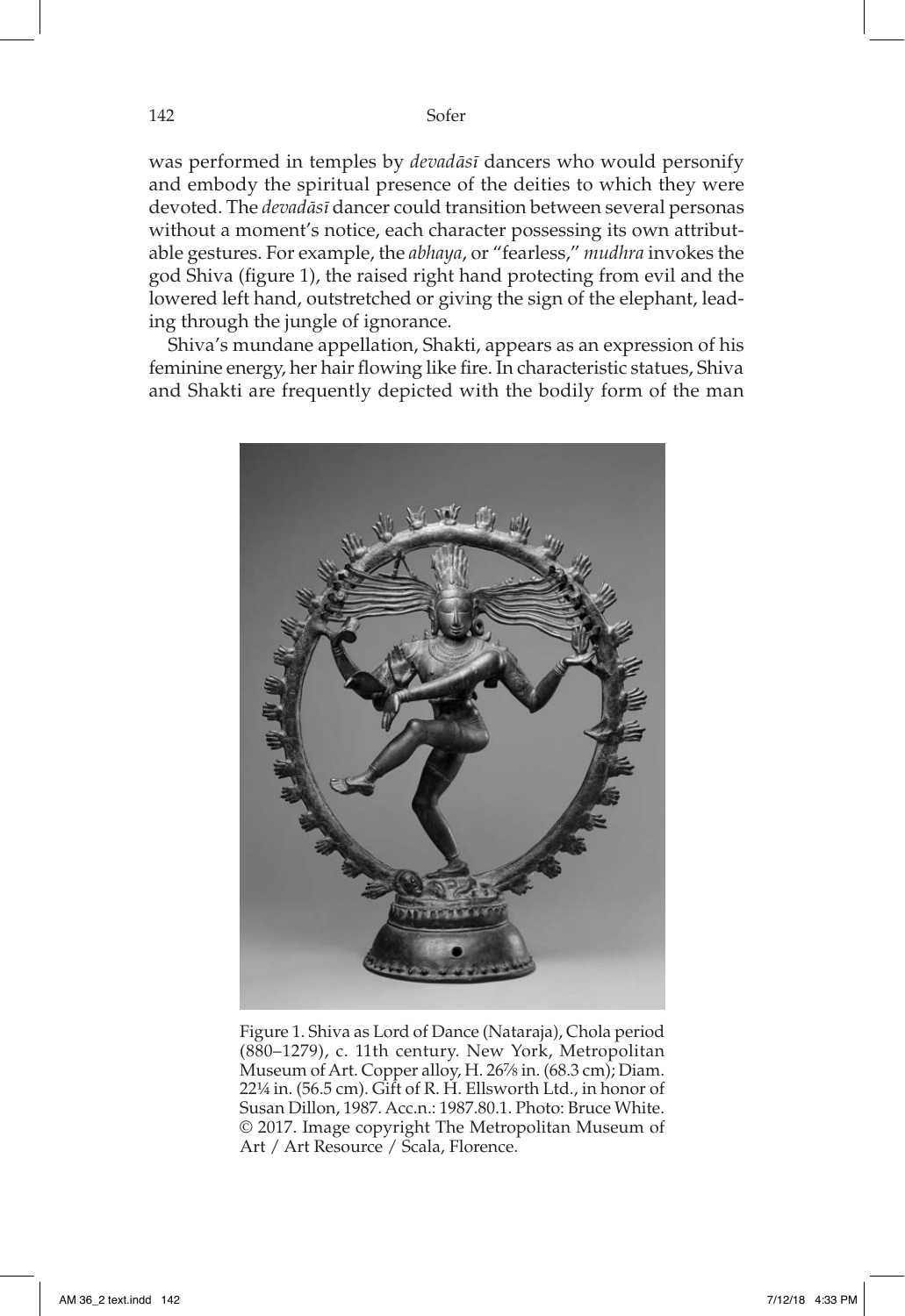and woman in ecstatic entwinement, the transition from Shiva to Shakti achieved through erotic union, or *maithuna* (figure 2). But where sculpture captures only an instance of movement, dance brings gestures to life. Dancers can transform from Shiva to Shakti instantaneously.

In *bharatanatyam*, not only does the performer imitate the poses of the characters she invokes, but her gestures are also said to imbue emotional inflection. The *devadāsī*'s *muhdra*s (signifying gestures) are expressive of *bhava*s (moods) that draw on a long history of associations. The *muhdra*s convey the dancer's experience but are also intended to arouse a specific response, or *rasa*, meaning "flavor or essence," from spectators.33 *Navarasa* theory, as expounded in Bharata-Muni's transcription of the oral tradition in the *Natyashastra*, serves as a guide for Indian drama



Figure 2. Loving couple (mithuna), Eastern Ganga dynasty, 13th century. New York, Metropolitan Museum of Art. Ferruginous stone, H. 72 in. (182.9 cm). Purchase, Florance Waterbury Bequest, 1970. Acc.n.: 1970.44. Photo: Bruce White. © 2017. Image copyright The Metropolitan Museum of Art / Art Resource / Scala, Florence.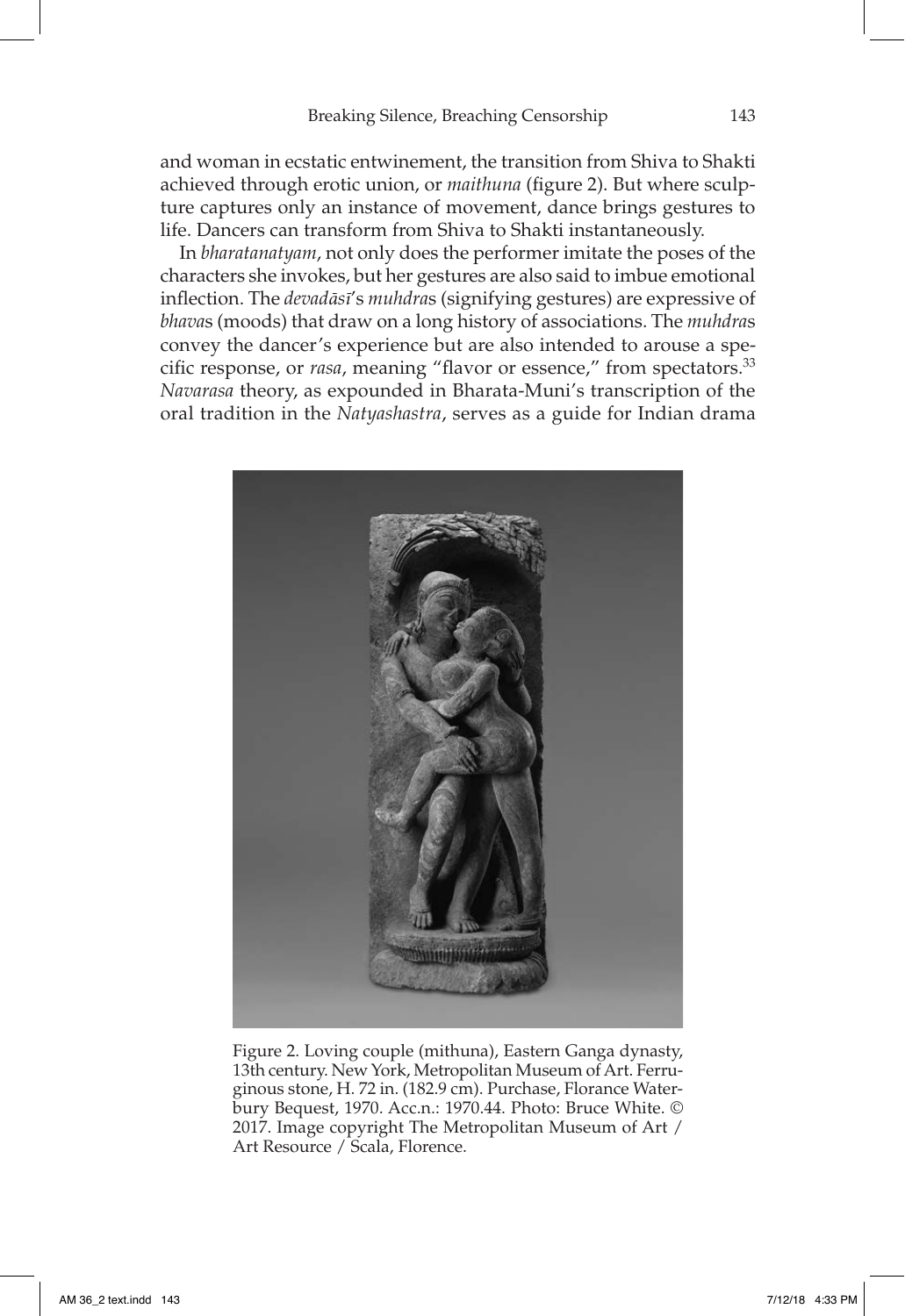performers on how to evoke the emotional complex in spectators. The eight *rasas* arise in four pairings, where the first of each pair is dominant.<sup>34</sup>

love/humor (*sringara*/*hasya*) valor/wonder (*vira*/*adbhuta*) anger/sorrow (*raudra*/*karuna*) disgust/fear (*bibhasta*/*bhayanaka*)

The treatise likens the experience of *rasa*s to flavors enjoyed in a delicious meal, where a diner does not relish each taste distinctively but rather takes joy in the entire experience.35 A drama arouses many *rasa*s, the tones of one *rasa* lingering behind another, though Bharata advises, in a successful drama "only one *rasa* must be predominant and others subordinate to it."36 According to feminist scholar of Indian art and philosophy Ranjana Thapalyal, of the eight *rasa*s, *sringara*—love, either romantic separation (*viyoga*) or sexual union (*samyoga*)—is the "king of rasas." This is because "love is the one emotion that, by definition, encompasses all the others."37

Whereas in Western classical traditions of dance, music, and performance art the audience may observe and even identify with the action onstage, there is no expectation that the audience take part by entering the mind of the character to embody that character's feelings as their own. However, *sadir*'s movements draw on a convention of complex physicality and emotion, and the *devadāsī*'s gestures are expected to arouse a web of associations between narrative, meaning, and emotion: "[Bharatha's] ideal spectator (*sahrydaya*), absorbed in the religious stories evoked in the conventionalized mode of representation, experiences *rasa*, or aesthetic delight—a state of joy characterized by emotional plentitude. Endowed with superior artistic and intellectual capabilities, Bharatha's sympathetic spectator harmonizes differences into unities by the power of his own mind. He, like the performer, perceives the sublime in the erotic, the divine in the human."38 This depiction has as much to do with the dancer as it does with the ideal spectator, who was expected to possess certain knowledge and to be invested in the performance along *with* the dancer.

Dancer Avanthi Meduri writes of the shifting ideology surrounding Indian dance aesthetics from the height of the *devadāsī*'s importance in the ninth through twelfth centuries, under the rulership of Chola kings, and until the dance revival of the early twentieth century. In former times, the dancer was wed to the deity of a particular temple in a sacred thread ceremony (*tāli kettu*, colloquially, "tying the knot"), and she resolved never to marry a mortal man, yet it was expected that she would conduct "discreet sexual relations with priest or king."<sup>39</sup> The realities of the *devadāsī*'s position therefore extended beyond her religious devoutness and Bharata's idealized image of her.<sup>40</sup> Such duties became problematic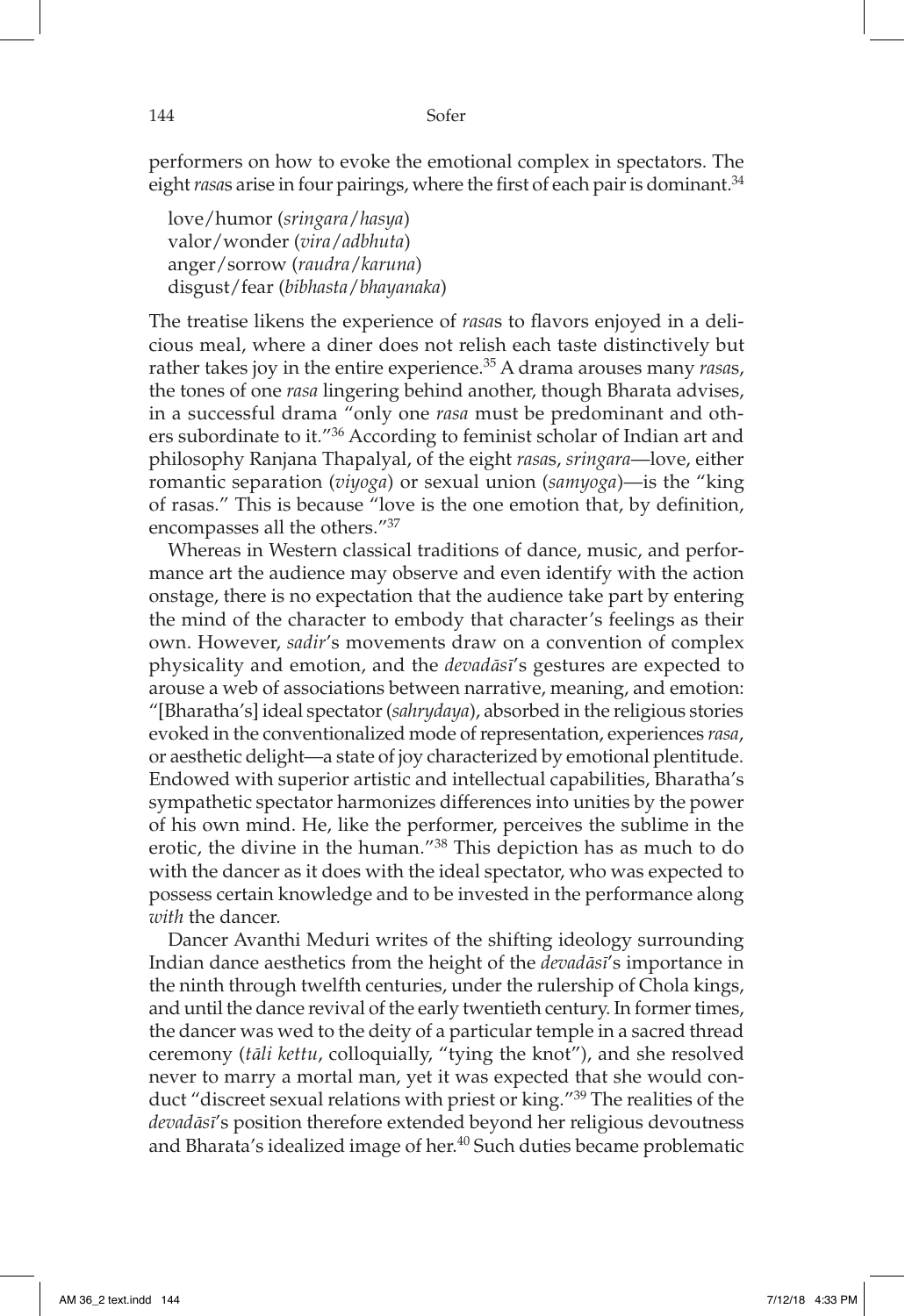in the nineteenth century, when, under the British occupation of India, the dancer's reputation was sullied by her extracurricular activities. By the 1920s *devadāsī*s were deemed "a seedy symbol of a perverse and backward Indian culture," such conservatism seeping into the rhetoric of those attempting to revive classical dance practices at this time.<sup>41</sup> A movement to preserve Indian classical culture gained momentum, and in 1932 important societal figures were attempting to redeem the practice from its association with *devadāsī*s by renaming the practice *bharatanatyam* and therefore solidifying its association with Bharata's more idealized theory than with the realities of the practice.<sup>42</sup> In 1947 the Madras Devadasis Prevention (Prevention of Dedication) Act was implemented, which "officially outlawed the social, ritual, and aesthetic practices" of *devadāsī*s.43

#### *Reinventing* Bharatanatyam

In the revival, *bharatanatyam* was taken outside the temple and brought to the secular stage. New interpretations of the tradition as described by practicing artists like Rukmini Devi (1904–86), an upper-class Brahmin and wife of Lord Arundale, the head of the Indian Theosophical Society, leaned on Bharata's ideal of the practice as interpreted by Abhinavagupta, an Indian aesthetician who shifted the significance of dramatic love from a physical to a transcendental spiritual form. Meduri argues that the secularization of the dance removed its carnality and hence compromised the role of dancers, who were now charged with recreating a tradition from its idealized traces. "Today's *bharatha natyam*," writes Meduri, "with its danced stories of God evoked in a secular world, is analogous to a human being walking forward with his face turned backwards."<sup>44</sup> Dancers who aimed to cleanse their association with prostitutes while also restoring their "respectable" position reinterpreted *sringara rasa* by removing the dance's explicit "amorous mood [conveyed] through posture, gait, gestures, glances, adornment, perfume, and accompanying song" and instead substituting inoffensive hand waving.45 According to Rukmini Devi, "love was not sensuality . . . but rather devotion (*bhakti*), and she therefore began to exalt devotion in the presentations."46 In order to convey this more exalted version of the practice, practitioners deliberately excluded some of the more blatantly erotic gestures from the repertoire to give the semblance of respectability and modesty.<sup>47</sup> By removing actual *devadāsī*s from the picture, (male) spectators could shirk their shared responsibility in shaping the practice and hence relieve themselves from the guilt of association with individuals of questionable character, "the concubines, mistresses, or 'second wives' of South Indian elites . . . implicated in a larger world of servitude focused on the fulfillment of male desire."48 Members of the right-wing Indian high caste invented a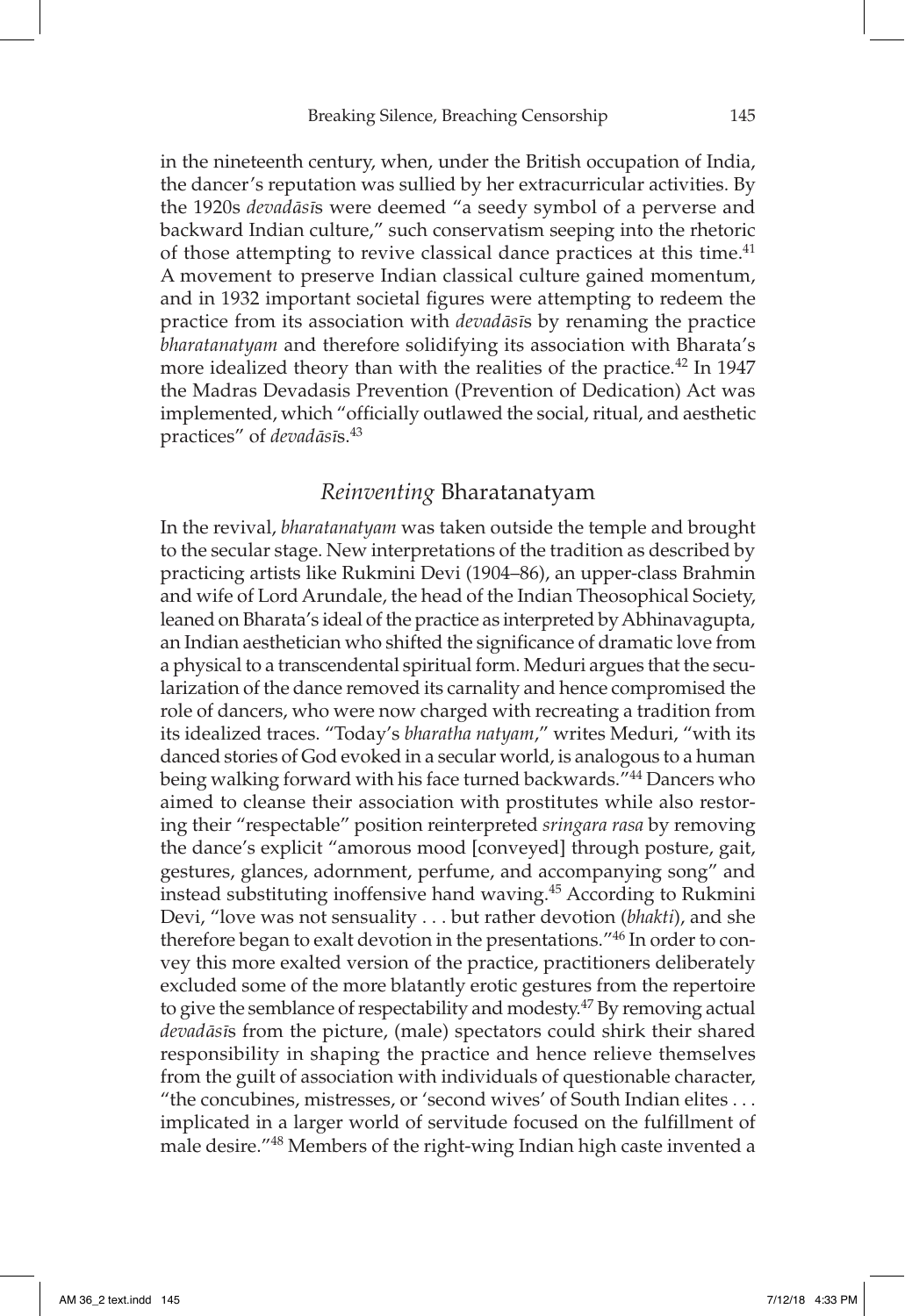nationalist narrative that was simultaneously anti-British colonialism, anti-Muslim, anti-Dalit (the lower-caste groups to which most *devadāsī*s belonged), and, in many ways, antiwoman, as caste, class, and religious discrimination also diminished the role women played in redefining Indian nationalism.49 Right-wing high-caste Hindu patriarchies eventually renounced *sringara rasa* altogether, and as the *bharatanatyam* revival grew in popularity throughout the twentieth century both within India and internationally, the movement retained a stigma against sex. Severing the link between music and dance, revivalists redrew the lineage of the practice to emphasize its ancient link to Bharata-Muni and thereby lessen the importance of practicing *devadāsī*s in favor of the perceived "purity" of some disembodied (desexualized) classical ideal.<sup>50</sup>

American composer Alice Shields obviously has no hereditary ties to the practice, so, although she attempts to reinstate some aspects of *bharatanatyam*'s lost traditions, to some extent she also reinforces aspects of its new interpretation. After all, *bharatanatyam* was traditionally a *hereditary* performance practice of music *and* dance, the revival period being the first time in history the dance became divorced from its paired music, a division that was wholly a result of the colonial dismantling of the practice. But as with many dance and music practices, Shields learned *bharatanatyam* from another form of inheritance: by apprenticing with her teacher, Swati Bhise. In reparative fashion, Shields worked to reunite the dance gestures with the music, albeit outside of the *sadir* tradition, which had been fragmented and fractured many times over at the hands of both revivalists, who appropriated hereditary musicianship and dance from many parts of India, and non-Indian practitioners. Instead, as the next section demonstrates, Shields uniquely incorporates features of Indian music and dance together with many other traditions so as to rekindle the *bharatanatyam* spirit of creating music and dance side by side.

Furthermore, *Apocalypse* confronts sexual stigmatization by bringing the classical dance moves back into contact with explicit sexuality. Though *sringara rasa* is more commonly depicted by the deity Krishna and his compatriot Radha, Shields casts Shiva because of his dual appellation as Shakti. As she explains, "Instead of Krishna's emphasis . . . on duty and emotional detachment . . . Shiva teaches identification with all life, the breaking of the illusion of separateness, through the vivid metaphor of sexuality."51 In our conversations, Shields repeatedly emphasized a distinction between classical Indian dance and Western ballet on the basis of liberties *bharatanatyam* extends to the female(-presenting) body. Shields recalled her excitement at first encountering Shakti in Nepalese statues: "Shakti's typical gesture would be of her curling hair, her breasts, her hips. . . . In the act of intercourse, Shiva's hair, which is fire, is circling around the world, and she is there with her leg partially over him—intense intercourse—and I loved it!" The transformation from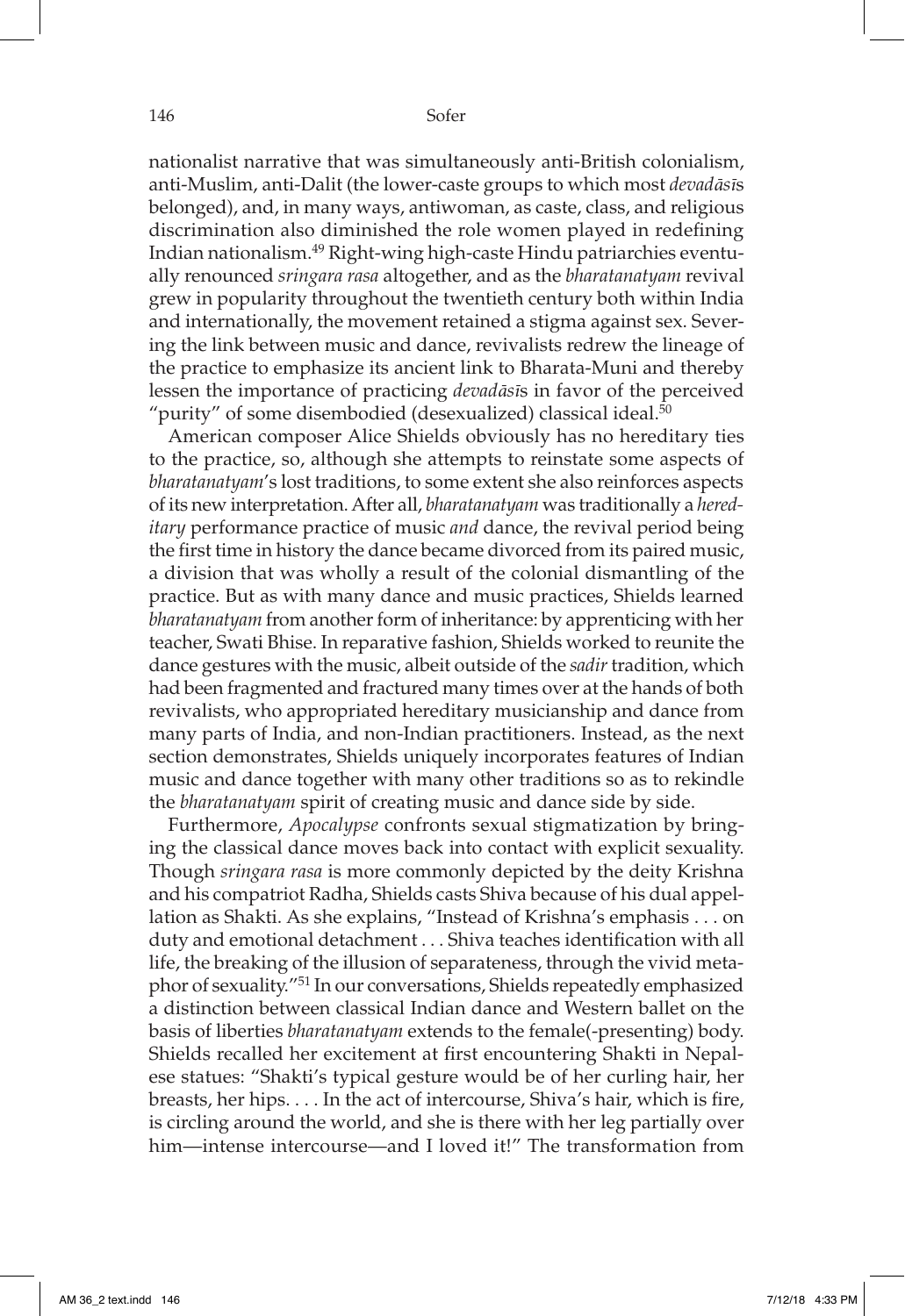Shiva to Shakti is "so well defined that the two are one, and this is where the *maithuna* in *Apocalypse* comes from."52

Shields's incorporation of *sringara rasa* is an example of how the composer contributes to *bharatanatyam*'s continued development, providing, as Gilles Deleuze would say, theater as a "condition of movement under which the 'actors' or the 'heroes' produce something effectively new in history."53 She does not attempt to evoke the original setting of the language, music, or movements she chooses; rather, her setting rereads and newly envisions these texts. For example, the opera's performer is expected to have experience both dancing *bharatanatyam* and singing in a Western operatic style. The gestures and postures in the libretto draw from the classical Indian tradition but are not so advanced that a novice could not perform them. The hand gestures (figure 3), for instance, recall Shiva's *abhaya mudra* (figure 1), while the postures (figure 4) are inspired by poses from the Kama Sutra, Greek statues, and Irish educator and clergyman Gilbert Austin's *Chironomia*, an eighteenth-century treatise on rhetorical delivery.

In fusing Indian *muhdra*s with the gestures preserved in Greek statues and the postures of Austin's *Chironomia*, Shields contributes to the ongoing



Figure 3. Hand gestures illustrated by Alice Shields in the *Apocalypse* libretto, page 82.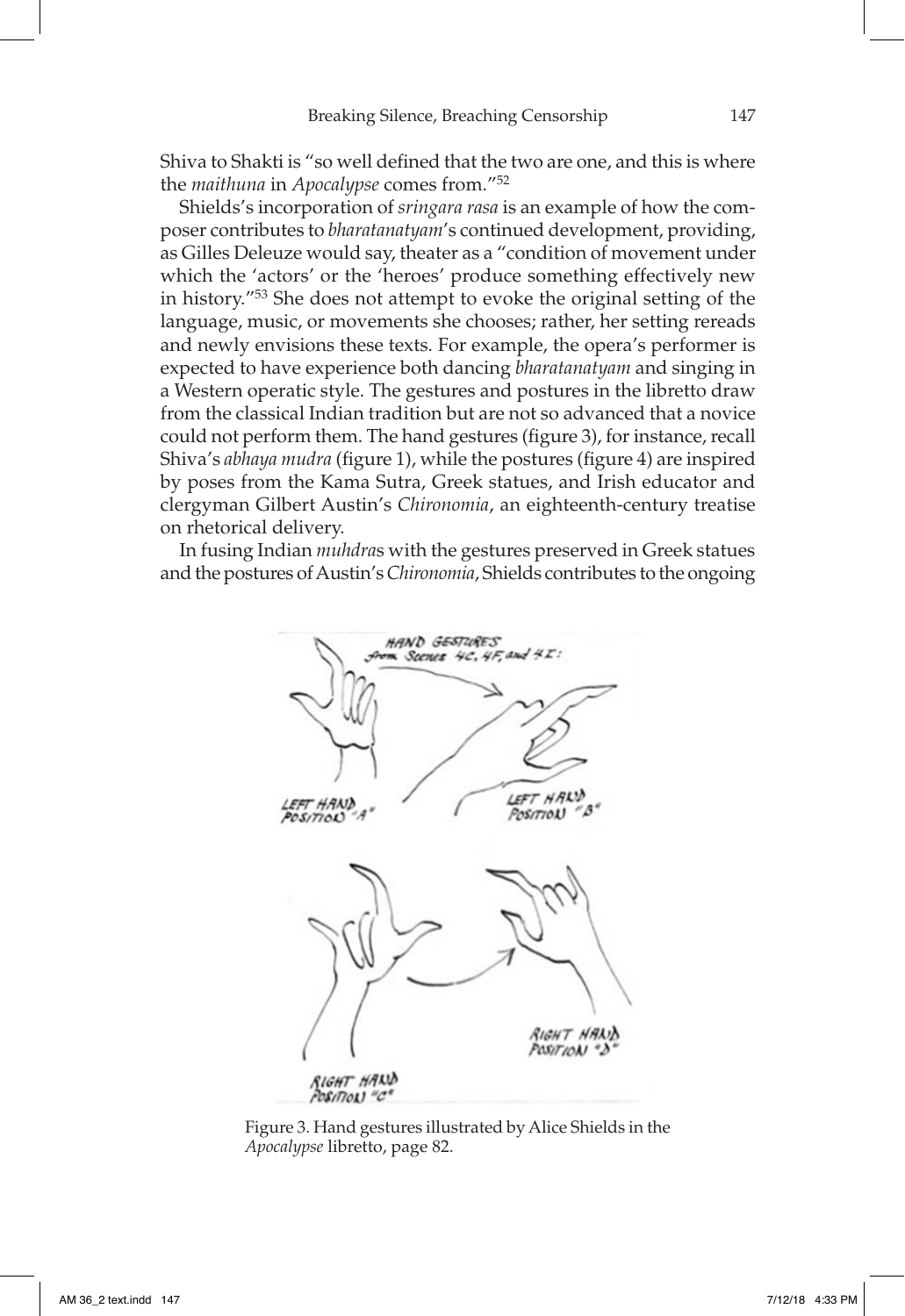```
SELECTED POSTURES
from Scenes 4\delta, 4G, and 4J:
```


Figure 4. Postures illustrated by Alice Shields in the *Apocalypse*  libretto, page 81.

chorographical reformulation typical for centuries of *bharatanatyam* practice, thereby placing these traditions in dialogue. The gestures carry deliberate and meaningful significance beyond the boundaries of the opera, but fused together they act as no simple citation of an already existing practice. Finding gestures common in two or more traditions, Shields elaborates in one direction or the other, thereby taking existing movements as inspiration toward new intercultural realizations.

 Beyond the simple overlapping of gestures, Shields uses the same practice of commonality to address the sexual stigma both in *bharatanatyam*'s revival and her contemporaneous political climate in the United States. The resistance to *sringara*'s carnal message parallels the censorship and abstinence campaigns that later emerged under Ronald Reagan following the outbreak of AIDS—at the same time Shields was composing her opera. Shields confronts both traditions by way of a staged insurrection of sexual norms. Like the great Greek tragedian Aeschylus or the *devadāsī* dancer, Shields casts herself in the principal roles of *Apocalypse*, performing every character, WOMAN, SEAWEED SEA GODDESS, the divine SHIVA, and even the voices of the Aeschylean chorus.<sup>54</sup> When asked about the WOMAN's role—her role—the composer replied definitively, "I consider art transformative at best, so for me, writing a piece, I'm looking for not just healing, but transformation. And that was one of those moments, when I created that piece. The woman is the hero—the true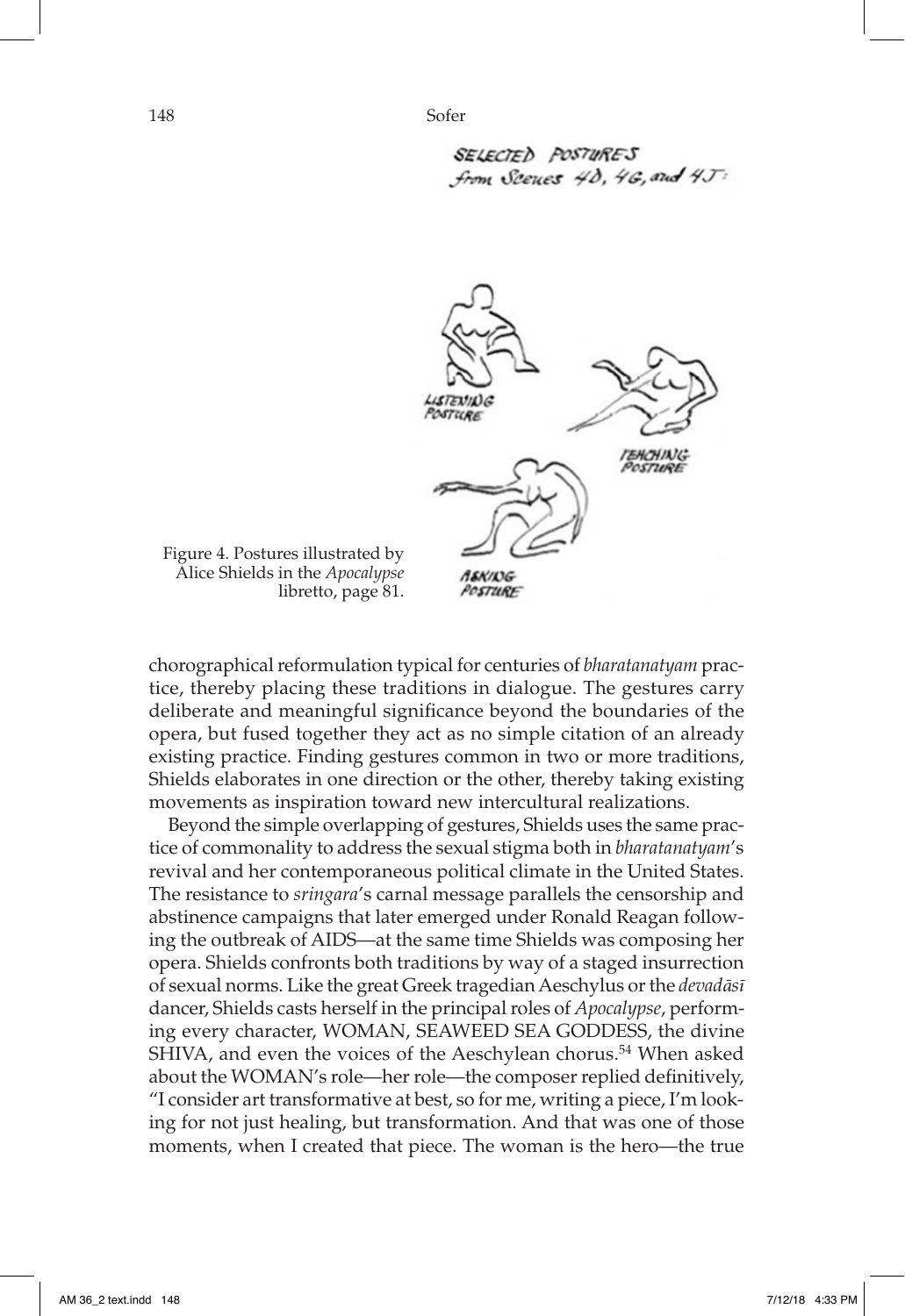hero and no one is dying, as in so many operas by men."55 By performing and magnifying the "malestream" symbolism of the sexual act, Shields instigates a social transformation—a reevaluation of sexuality—by placing the act front and center, in plain sight.<sup>56</sup> In reclaiming female sexuality from its relegated "elsewhere," to recall Irigaray, Shields's *Apocalypse* makes sex audible and visible, both current and present.

In the scene just prior to the culminating *maithuna*, WOMAN's overprotective chorus stand fearfully before the God SHIVA. When he arrives they attack him and shred him to pieces. Shortly thereafter, however, they feel remorse, and the group attempts to reassemble the god. They fail, being able only to repeatedly reconstruct a giant two-foot phallus with testicles the size of grapefruits. The WOMAN arrives thereafter and, to everyone's relief, recites a chant to revive the god in his original form. In the *maithuna* scene, the Woman lies atop a conveniently placed sofa shrieking ecstatically in "three choreographed, ritualized orgasms, one at the end of each verse of music."57 Unlike the chorus, for whom the phallus is the male's sole representative purpose, the woman appeals to higher powers. Carefully choreographed movements combine with the composer's electronically modified voice to confirm her multiplicitous presence, which flows like a *devadāsī* effortlessly between the characters—WOMAN and SHIVA, as well as the remorseful chorus. More than phallic imagery, sex for her is a powerful spiritual union. The *maithuna* scene celebrates "the ecstasy of sensuality" to confront the "bigoted puritanism" Shields recognized together with her friend Daria Semegen.

Despite common parlance today, the premodern etymology of "apocalypse" is not associated with a literal end to the given world. With roots in Christian eschatology, the concept is more closely attuned with the process of revelation, an end to life *as we now know it*. After the chorus attacks and devours SHIVA, following his subsequent reincarnation, the god and the chorus chant together "ahpohkahléoh" (to call back); the woman then responds "to give up the ghost again"; and the God and chorus echo her in Greek, "ahpohkahpüeyen tsükáyn" (to give up the ghost once again).<sup>58</sup> The metaphoric and sonic repetition apparent in this slightly transformed exchange of the *ahpohkah* prefix (from the same root as "redeem" and "reclaim") echoes throughout the lyrics of the opera, and Shields likewise embeds this repetition in the opera's structure. For example, the dialogues that take place between the WOMAN and SEAWEED and between SHIVA and the Woman turned Devi are repeated three times. In our conversation, Shields acknowledged the common three-part structures in *bharatanatyam* dance, connecting these to her training as a psychoanalyst. "In music or anything," says Shields, "you can't repeat beyond three times, but to fully have the pattern it seems to be a cross-cultural, human thing—three times that's it." Shields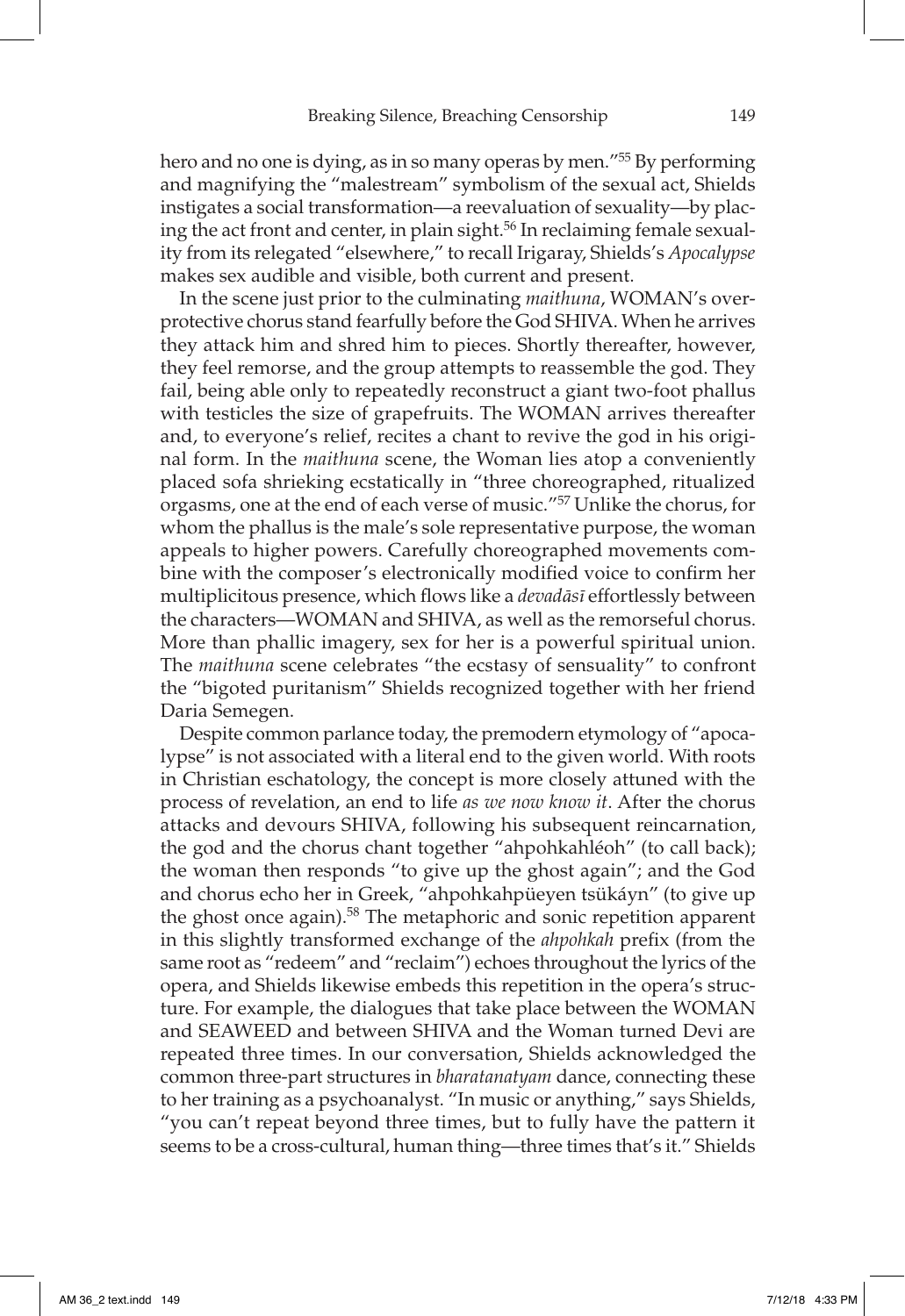likens the therapy session to a rondo, where the patient and/or therapist "[return] to a certain concern, feeling, or thought, alternating with new material."59 In this way, she explains, both music and therapy are cyclic and hence temporally relational activities, always in motion. Writing on the relationship between music and therapy, Shields cites Melanie Klein's definition of repression, which results from the patient's projection of a "bad object." The "bad object" or Jungian "shadow" dwells in the patient's subconscious. It is the therapist's duty, writes Shields, "to help the patient become aware of their internal Shadow, the complement of verbal expressions and nonverbal, sound expressions."60 Like therapists, dancers are uniquely capable of facilitating such revelations: "Dancers are trained to kinesthetically feel, see, and improvise with spatial relationships, weight shifts, repetition, and mirroring of movement themes, boundaries, and rhythm. Like visual artists, dancers are trained in an aesthetic mode of perception that has elements in common with other arts, but which also has its unique kinesthetic dimension. This language, which articulates forms of process, can be helpful in describing the process of the therapeutic dance."61

Alice Shields's *Apocalypse* helps the spectator to identify, recognize, and acknowledge sex, to retrieve sex from the shadow, and, more than that, to shed light on the erotic currents of (electroacoustic) music. Her manner of making sex sound (literally and metaphorically) is to stage sex in the most obvious, visible, and audible manner so as to avoid any ambiguity in the matter. For Shields, more than sexual intercourse, *maithuna* expresses "the universal joy of being alive" and presents an opportunity for continually developing artistic expression. Music, in addition to gesture and narrative, is yet another way of forming this artistic intercultural dialogue.

#### *"Cock Rock" Revisited*

In their seminal article "Rock and Sexuality," Simon Frith and Angela McRobbie recognize rock as a contributing force to constructions of male sexuality. Frith and McRobbie dub the genre "cock rock" because the music exhibits a hypermasculine aesthetic in which "mikes and guitars are phallic symbols; the music is loud, rhythmically insistent, built around techniques of arousal and climax; the lyrics are assertive and arrogant, though the exact words are less significant than the vocal styles involved, the shouting and screaming."62 It seems that these are common stereotypes with which Alice Shields was familiar. As one reviewer put it, *Apocalypse* is "a full-blown electronic opera, based in Indian classical music and . . . 'heavy metal rock,'" and it is the strong image of "cock rock" to which I believe *Apocalypse* responds musically.63 Pairing certain characteristic traits of rock music—including the occasional electric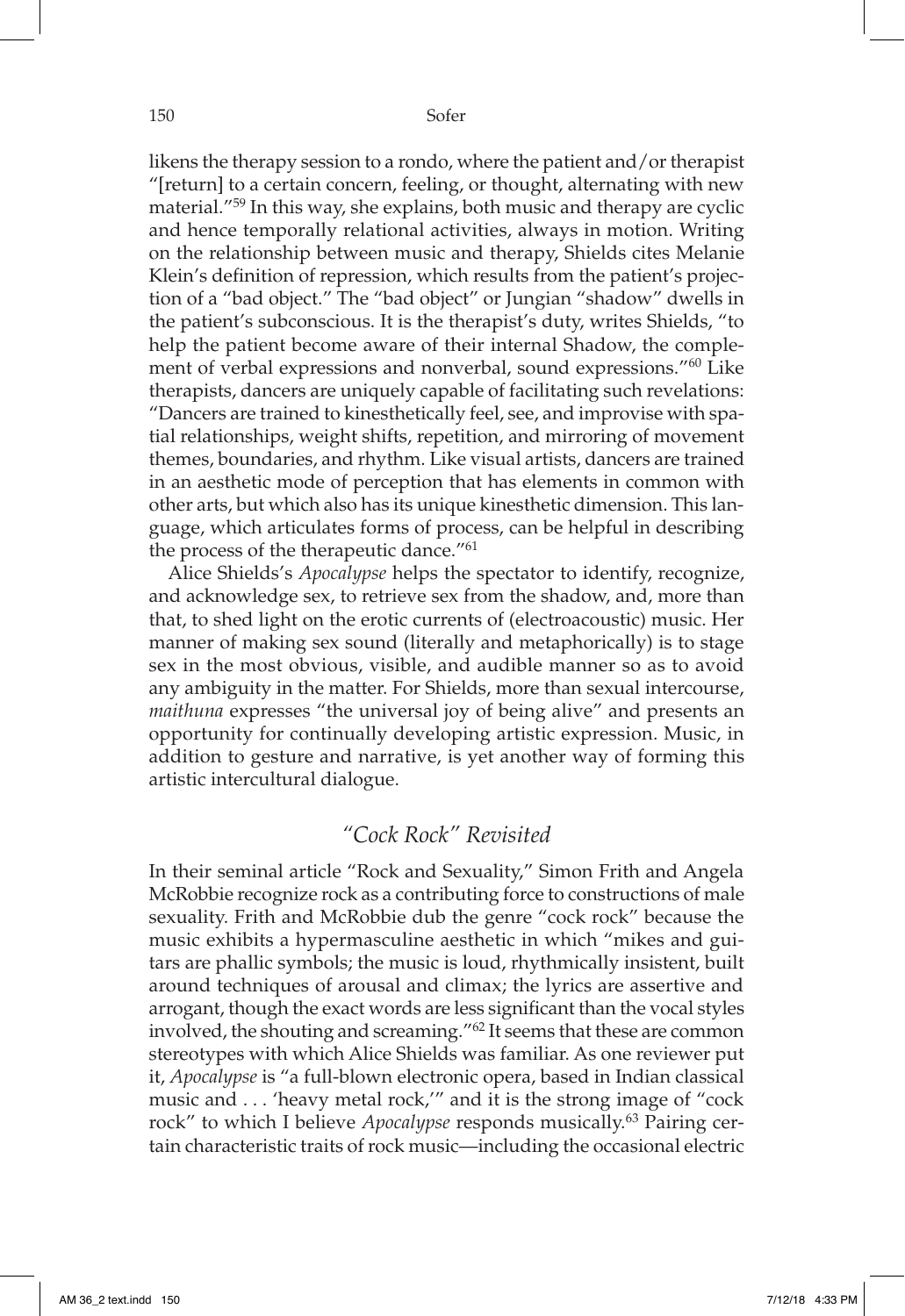guitar riff—with ornamentation, instrumentation, and modes typical of Carnatic music, as Shields does, opens an exchange between musical epistemologies but also between the gendered and sexual epistemologies constructed within such musical expressions.

Similar to the manner in which Shields pairs gestures common to *bharatanatyam* and Greek chironomy, she uses musical mode and ornamentation to forge bridges across musical traditions, and these traditions all meet under a synthesized electroacoustic canopy. Instead of recording a real sitar or piano, Shields chooses electronically synthetized timbres so as to limit her peculiar sound solely to the electronic world—the only medium in which these particular timbres are available. The sounds of electroacoustic music are not mere imitations of some real, preexisting world; these sounds belong entirely to virtual simulation, an electronic setting for Alice Shields's utopic vision of a world in which sex is freely expressed.

The opera's central number, "Apocalypse Song," discussed in the opening of this article, is more readily identifiable with an album "single" than an aria. The song features extensive vocal acrobatics, jam-band guitar flights, and a synthesizer accompaniment to rival any psychedelic improvisation, not to mention the jocular humor that stands so starkly in opposition to how Frith and McRobbie imagine female sexuality. Alice Shields's voice soars multiple octaves, at times tinted with a rock guttural rage, and the song's lyrics boast typical rock buzzwords ("blood," "flesh," and "hot lips"—think Foreigner's "Hot Blooded" for comparison), though, as mentioned, the context points as much to Christian themes. Additionally, the violent imagery alludes to the scene in the opera in which SHIVA's flesh is torn apart, a form of punishment recalling the Hindu *Vishnu Purana*, in which a thief's body is to be torn apart by scorching iron balls and tongs. That several traditions share this imagery allows Shields to easily depart from and again return to the rock tradition. Combining throaty "shouting and screaming" with heavy vibrato and an operatic "head voice," as Shields does, brings 1970s rock into dialogue with theatrical vocal techniques, thus inviting members from each audience to engage jointly in the experience.

The campy synthesizer accompaniment in "Apocalypse Song" centers on G, unfolding through F to E and back again. Here the vocal motive D–E-flat sounds together with the G in the left hand of the piano, harmonized by an open-position blues accompaniment but with straight eighth notes that are occasionally ornamented by diminuted rhythms sixteenth notes, quintuplets, and triplets. In the A section of the song (example 1, mm. 39–46) the voice lingers on the half-step D–E-flat, while the B section's melody (example 2, after m. 47) breaks away into a scalar ascent D–E-flat–F, returning to D and then repeating the inversion of this fragment D–C–B-flat–C, as in the first section.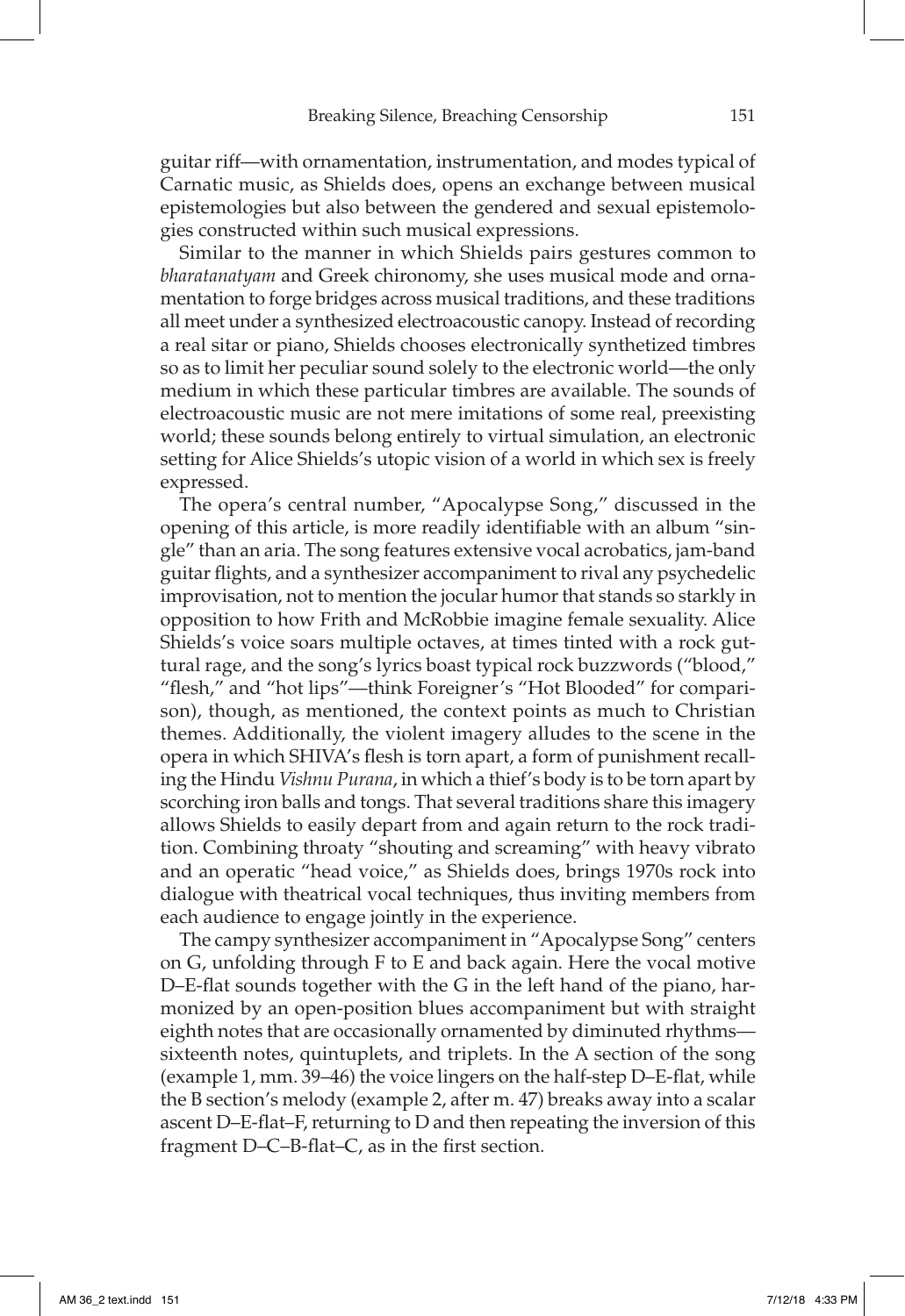

Example 1. "Apocalypse Song" A section, composer's transcription.

As mentioned, "Apocalypse Song" was the compositional seed for the opera, and many of its fragments are elaborated elsewhere. The repeating half-step motive D–E-flat from the A section is heard much earlier, in the First Greeting (Part II, 4C), when WOMAN first encounters SEAWEED. WOMAN chants to Devi "An tu? An tu?" (Gaelic, "Is it you? Is it you?") to the pitches B–C B–C, and Devi responds, likewise adding a descending Phrygian tetrachord. The quintessentially rock Phrygian modality is used by Iron Maiden, Rush, Metallica (think "Wherever I May Roam"), and many others to achieve a "dark sound," but similar variations also exist in Indian music, the influence of which is apparent in the music of this scene. Whereas "Apocalypse Song" features an electric guitar played by Jim Matus, the Greeting features electronically synthesized bells and a chorus, and whereas "Apocalypse Song" retained more or less straight repetition, in the Greetings (there are six in total), repetition becomes ornamented by turns from above the note or *zamzama* both in the voice and in the synthesizer accompaniment. As the scene progresses, the voice becomes more acrobatic, with more twists and turns and heavy,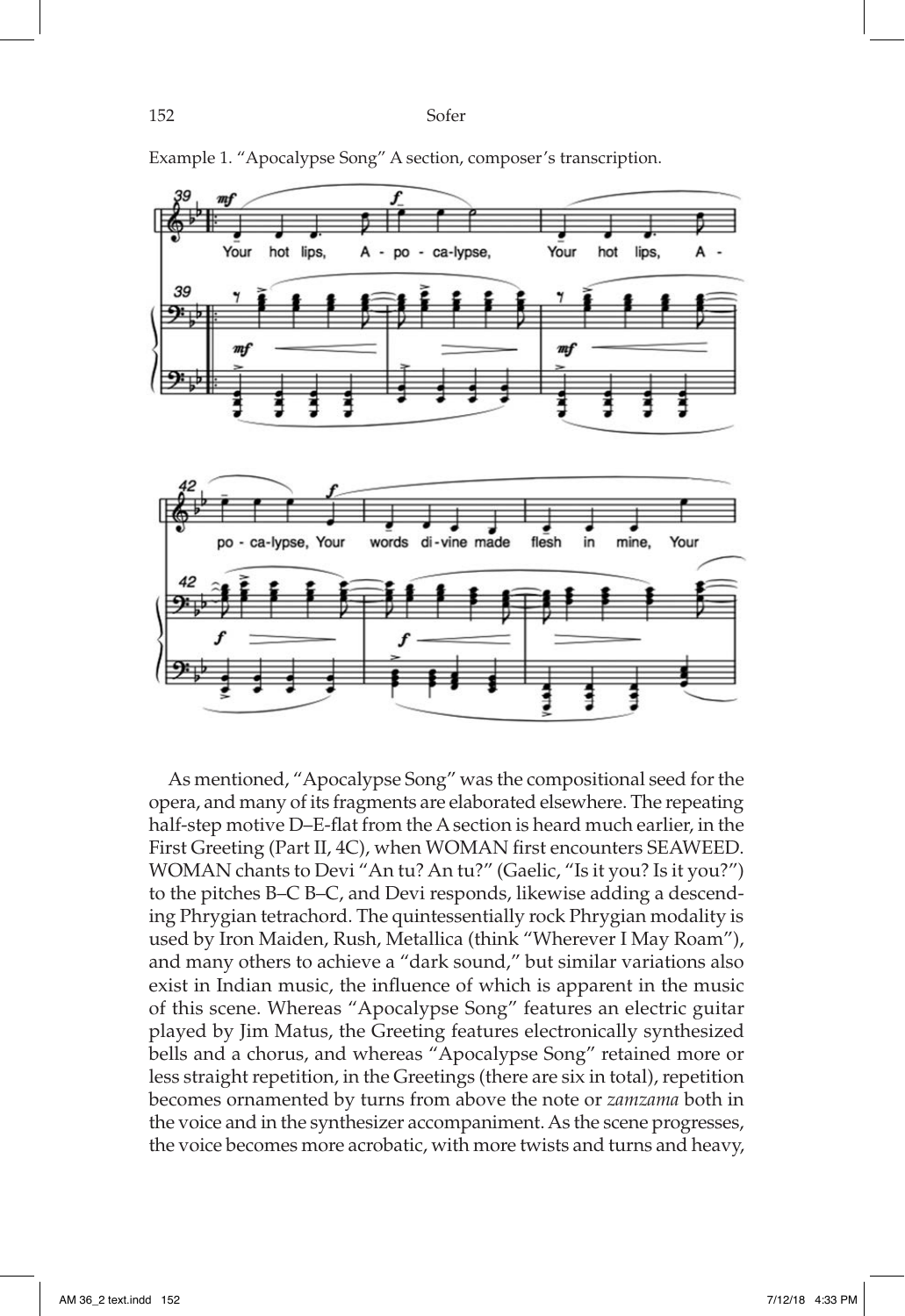

Example 2. "Apocalypse Song" B section, composer's transcription.

exaggerated vibrato reminiscent of the Hindustani *kampan* (quivering or undulation between two pitches).

Again, like the pairings of gestures common to multiple dance practices, Shields uses instruments, modes, and ornamentation to forge bridges across musical traditions. She imitates the rock instruments and the traditional instruments of Indian classical music while also creating sounds that exist wholly within the electronic soundscape by employing synthesizers, a half ring modulator called the Klangumwandler, MIDI, and the then-new MAX visual programming language.<sup>64</sup> Today it is easy to dismiss the synthesized (i.e., *synthetic*) "dulcimer" or "lyre" sound patches, since they fail to elicit the sounds of the *real* piano, lyre, sitar, or whatever. We might say that Shields's playful music has an audible, lo-tech artificiality, given the capacity of synthesizers in the early 1990s, when the opera was composed. And one may attribute this failure to remain faithful to "high fidelity" to the hardware limitations of the Buchla synthesizer or describe it generously as a characteristic sound of the times. But I don't think this is a fair assessment. Pairing the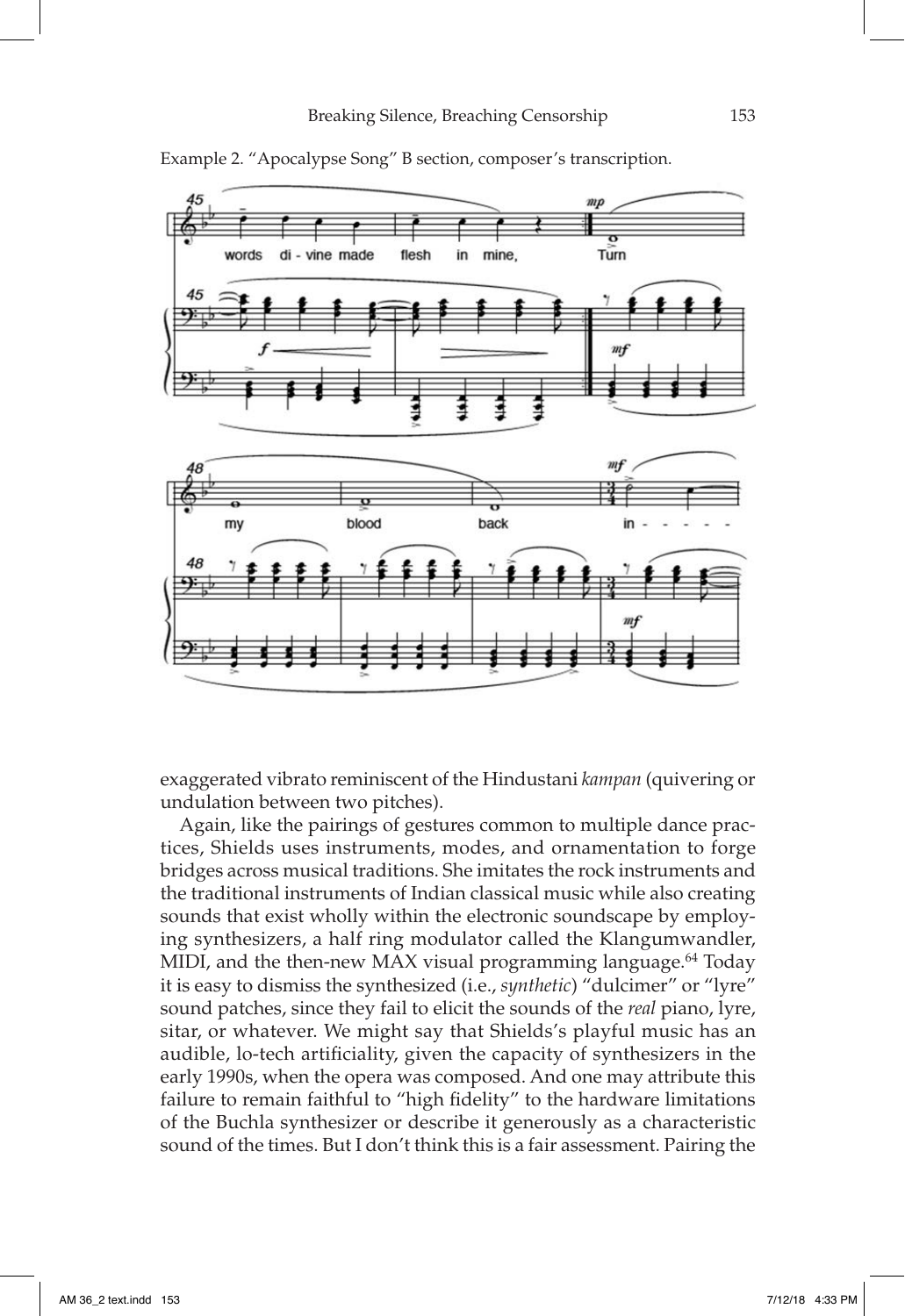lyre and piano already provides a strange, panstylistic dissonance, one that I believe Shields institutes deliberately. She purposefully couples the instruments of disparate traditions, both classical and modern, to create a unique soundscape, not unlike Led Zeppelin's "The Battle of Evermore" or the Indo-Jazz fusions of Coltrane's "India."65 However, instead of recording a real sitar and piano, Shields chooses electronically synthetized timbres over "concrete" referential associations and in doing so limits her peculiar sound to the electronic world.

If we envision the 1990s context in which Shields was composing, what the composer saw in her everyday life, both in and outside the music profession, was a hypermasculine attitude toward music and sex, but what she imagined in *Apocalypse* is a musically rich universe in which sex is no unique act but one of life's many pleasures. *Apocalypse* employs typical phallic symbolism—vulgar lyrics, electric guitars, and even a two-foot papier-mâché penis—but it does so in order to confront the distantiation of women's sexuality from rock music, opera, *bharatanatyam*, and the everyday politics in which music is ensconced. Introducing the visible phallus alongside the electronic guitars, mics, and amps embellishes their significance to the point of banality and farce. In pairing familiarity with unfamiliar language, novel electronic sounds produced by invisible instruments, and choreographed gestures more subtle than the typical sexual gyrations, viewers are made aware of sedimented and accepted norms so as to examine and question their own preexisting cultural investments.

## *"Ongoing Interculturality"*

In the early 1990s when *Apocalypse* was composed, *bharatanatyam* performances were becoming more common in America, but skeptical cultural theorists at first characterized these displays as inflexible idealizations and appropriations of an authentic Indian culture. Yet with the growing international popularity of *bharatanatyam*, perceptions of its cultural heritage also changed. By the early 2000s practitioners of the dance pointed out its part in constructing, defining, and delimiting the roles of women of Indian heritage in India and abroad. Subsequently, postcolonial studies began to question the need for its practitioners to even be of Indian heritage.<sup>66</sup> As mentioned, Shields brings her contemporaneous regional politics into dialogue with other cultures through *bharatanatyam*. She confronts her audience with particular sexual symbolism both visually and aurally so viewers and listeners will "examine their own cultural investments" and stigmas alongside the subtleties of traditions with which they may have little to no familiarity.<sup>67</sup> In thus challenging the audience to engage with unfamiliar texts, choreography, and music, *Apocalypse* is an example of what dance theorist Janet O'Shea has termed "ongoing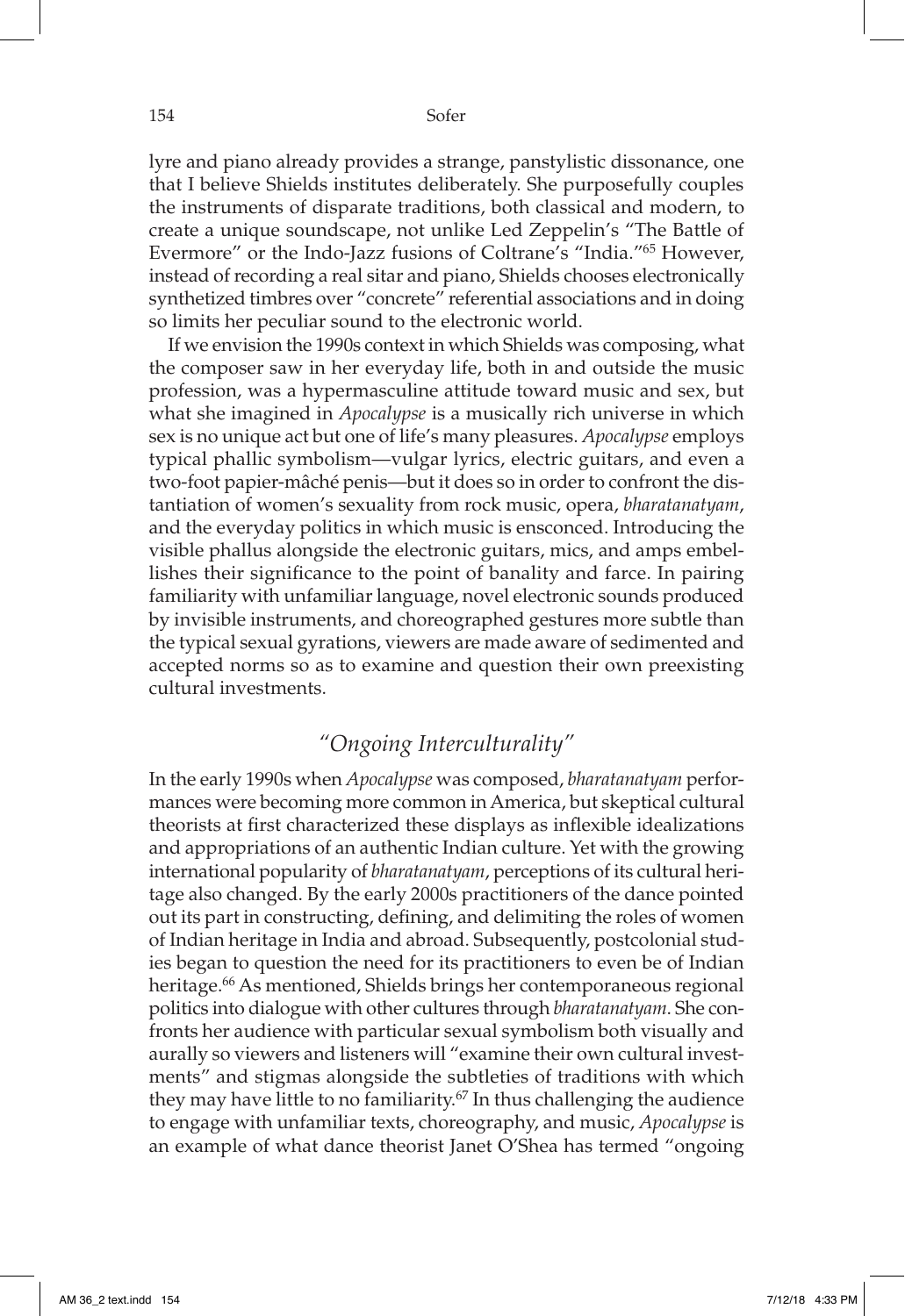interculturality," in which "methods of exchange between epistemologies . . . circumvent or reverse an orientalist problematic" that might emerge in non-Indian performances of *bharatanatyam*. 68

It is easy to fall into the Orientalist model of co-option when attempting to invoke some expressive music or dance movements foreign to one's time and/or place. For example, Antonin Artaud's famous Theater of Cruelty was inspired by a Balinese dance performance he witnessed in 1931 at the Paris Colonial Exhibition. His review of this performance admires the "mystery" of Balinese gestures and movements, describing them as "hieroglyphs" that "Occidental" intellectuals had long since forgotten.69 Artaud's ambition to return to a "repressed" reality, as he calls it, presumed that Balinese dance somehow preserves some primitive and preexisting practice from which the West has since moved on. Whereas Artaud demanded that Western theater adapt and adopt new cultural practices, he did not afford the Eastern tradition the same opportunities to evolve. O'Shea describes this problem as "the orientalist model of translation," which rests on the assumption that an interlocutor with "specialist knowledge" "could unlock [the] mysteries [of Eastern practices] *for* 'the West.'"70 Shields, in contrast, does not presume to uncover any hidden meaning in *bharatanatyam* or any other tradition from which she draws. Rather, her works draw on the epistemologies of disparate traditions without attempting to reconcile their differences for an uncomprehending audience.

 O'Shea's "ongoing interculturality" refers specifically to intercultural exchanges of the language, dance, and music associated with *bharatanatyam*. While *Apocalypse* certainly participates in intercultural exchanges within these dimensions, I expand O'Shea's term to include less overt concepts, such as gender and sexuality, concepts conveyed through performance but not in any one aspect explicitly. Prior to incorporating *bharatanatyam* movements in *Apocalypse* and other works, Alice Shields took years to study the practice. She employs choreography in a productive way without attempting to convey supposedly foreign symbols through explanation or translation. Those already familiar with particular movements will benefit from the added significance without any further explication; however, the text assists the audience in making connections more overtly. In addition to movements, the libretto is comprised of text portions from Sanskrit sources, fragments of ancient Greek, and Old Irish, *alongside* the composer's own English text, which does not serve as a primary language or translation but as an equal counterpart to the other languages. Furthermore, the music's text setting, ornamentation, and instrumentation also participate in this "ongoing interculturality."

Shields's role as *devadāsī* functions as what Janet O'Shea would call a "transnational interpreter," placing the history of the stigma against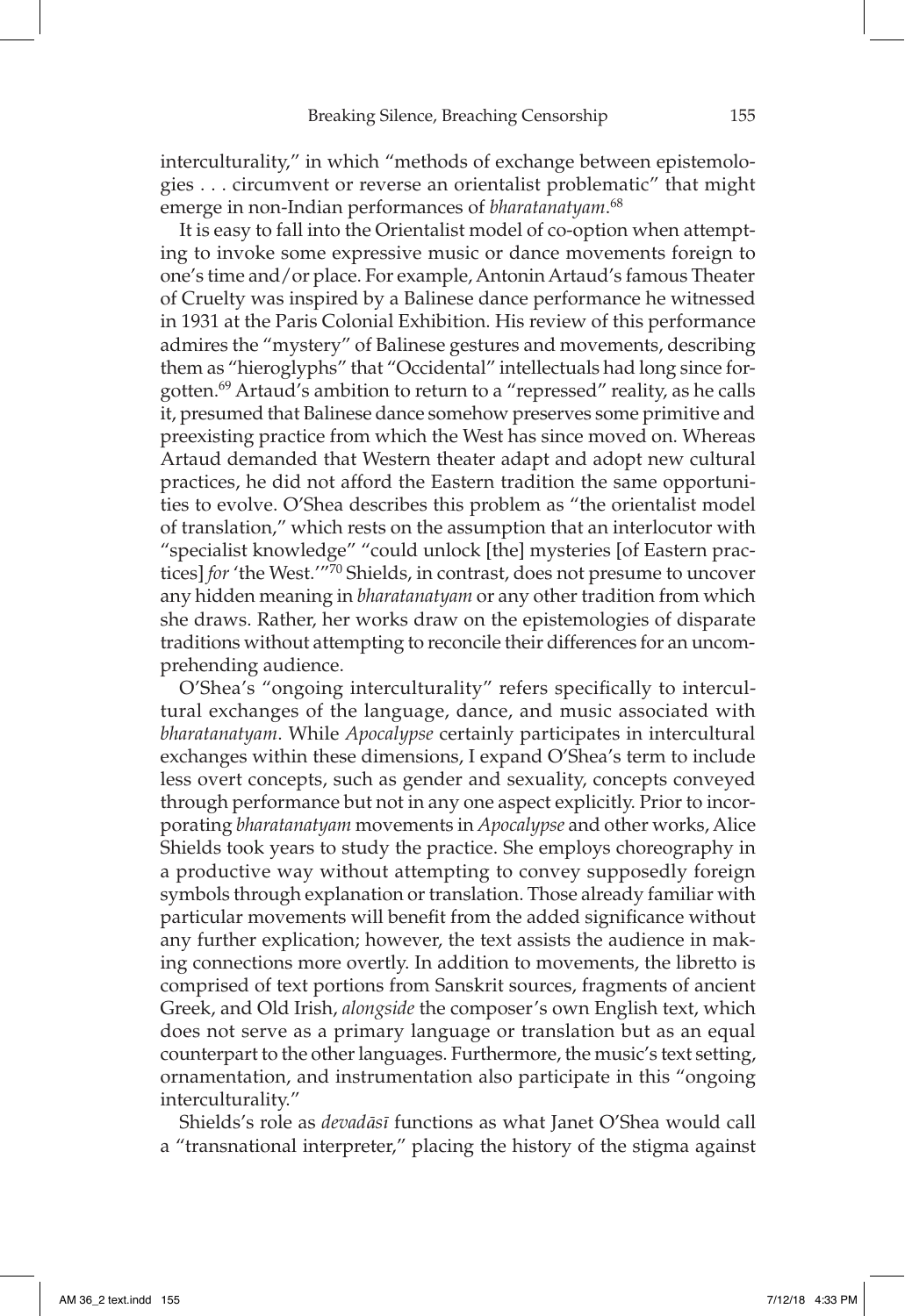sex from the *bharatanatyam* tradition into dialogue with the opera's contemporary American political atmosphere. Reagan's Mexico City Policy (initiating the "global gag rule" on abortion for institutions receiving federal funding), Nancy Reagan's Just Say No campaign, and the feminist antipornography agenda of the 1980s and 1990s all opposed forms of explicit sexual representation, even those that presented sex in a positive light. By using the phallic symbolism typically representative of sexual desire, Shields cites a history long dominated by masculine sexual imagery, but she does not reinscribe this history. The comedic size of the two-foot papier-mâché phallus forces the audience to confront the typical imagery in order to question its function as a symbol of sexual arousal or pleasure. Whereas the visible symbol serves as a literal confrontation with masculine sexual imagery, the music more subtly converges on a metaphorical reappraisal of such symbols.

## *Sexual Stigma Today*

In our interview, Shields told me that *Apocalypse* was reacting to the suddenly more pervasive resistance to abortion and women's reproductive rights in the United States in the 1980s. On the coattails of the AIDS scare, when the U.S. government finally began to acknowledge that the disease was spreading indiscriminately—without heed for the host's sexual proclivities—Ronald Reagan brought into law the 1984 Mexico City Policy, a "global gag rule" that effectively prohibited family planning centers receiving government funding from performing abortions or even from providing counseling and referral services regarding abortions.71 As Shields recalled in our interview, "I remember an outrage with Reagan, because when he took over in the 1980s, the country radically changed. . . . As for women's rights, which I consider to be one of the main problems of the entire world, unless women take over or at least become fifty percent of the rulers everywhere, we're done for. Though many women have fallen to the male thing of dominance too, so there isn't one simple answer."72

Political scientists Barbara B. Crane and Jennifer Dusenberry, who specialize in reproductive rights issues, assert that in the 1980s and 1990s "opposition to the government-supported family planning services, like abortion, grew from a set of beliefs about the role of modern contraception in promoting promiscuity, moral breakdown and the weakening of the traditional male-dominated family structure."73 Reagan's policy proliferated widely through his wife Nancy's Just Say No campaign, which in one fell swoop waged a "war on drugs" while simultaneously condemning (implicitly heterosexual) premarital sex and sex acts understood as homosexual or queer by linking these two issues through selfcontrol and abstinence.74 In addition to an obvious resistance from the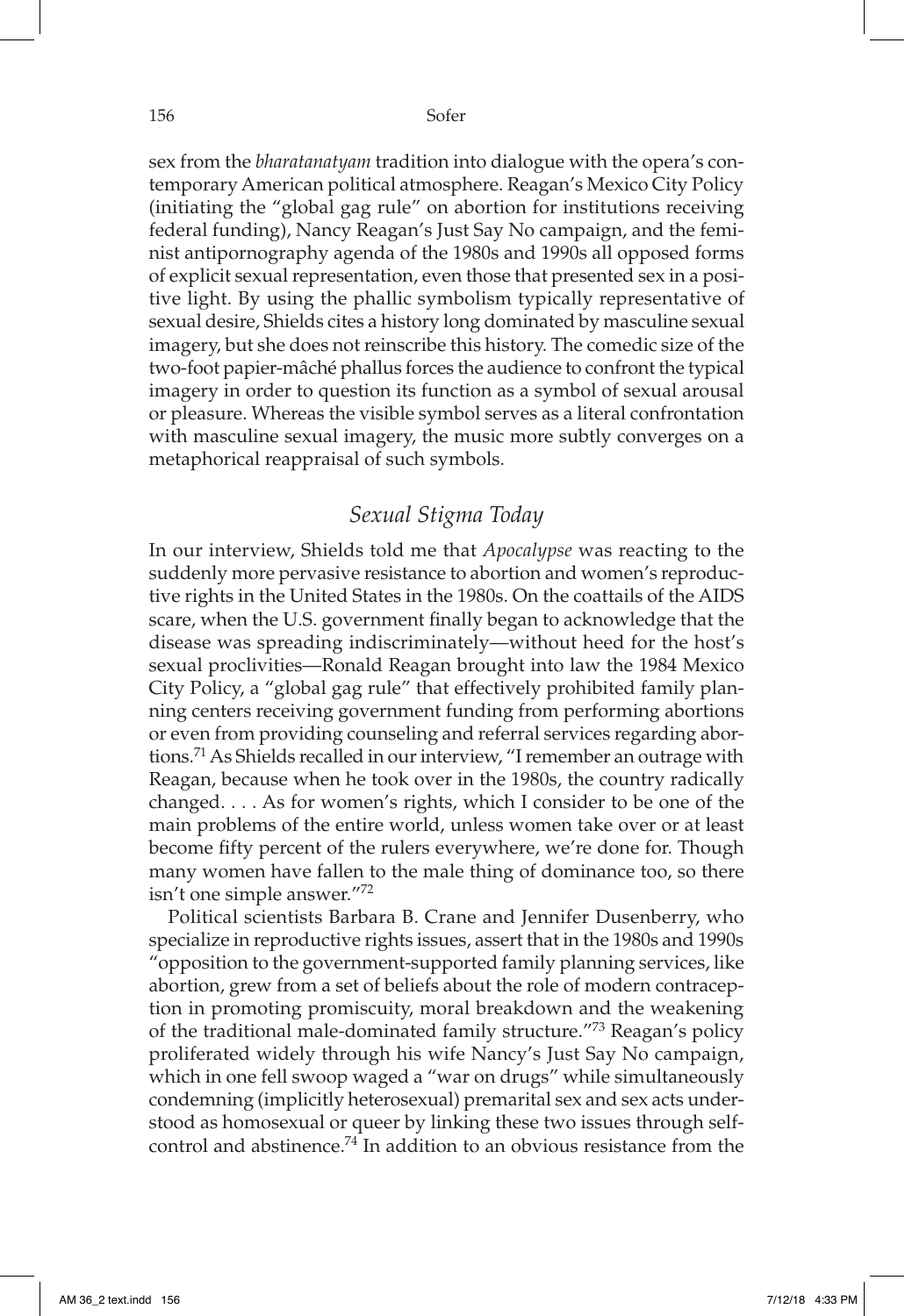conservative Right, the stigma against promiscuity was also advanced by vocal antipornography feminists, who masked their biases as women's liberation.<sup>75</sup>

Dissident feminist Camille Paglia explains that America of the 1950s and 1960s was dominated by Protestantism, which "systematically repressed both sex and emotion as part of the Puritan bequest." Writing in the 1990s, Paglia insisted that "repression continues in current American liberalism, which is simply Protestantism in disguise." She recognized sexuality as a deeply complicated expression of humanity: "Above all, to understand sex and emotion, you must study the world history of art, music, and literature, which is the precious record of the strange, kaleidoscopic human imagination."76

When articulated as an attitude about sex rather than any quantifying measure of actions, the "promiscuity" buzzword deceptively amplifies the supposed risks associated with sex. Under the canopy of "promiscuity," all sexual activities are magnified and scrutinized to the point of censure, where only certain sexual behaviors are permitted. According to sex activist and academic Gayle Rubin, those who publicly lampoon pornography "have condemned virtually every variant of sexual expression as anti-feminist," Rubin herself having been a firsthand victim of these accusations. Antipornography activists, which most feminists were in the 1980s and 1990s, claimed to be performing a social service, while, in Rubin's words, the discourse presented "most sexual behavior in the worst possible light. Its descriptions of erotic conduct always use the worst available example as if it were representative."77 To punctuate Rubin's theory, we can recall Theodor Adorno's description of the supposed sexual liberation of the 1960s: "Everywhere prostitutes are being persecuted, whereas they were more or less left in peace during the era when sexual oppression was allegedly harsher."78 Ultimately, both conservatives and antiporn feminists pushed similar agendas: both aimed to remove sex from the public eye altogether, thus condemning sexual intercourse (an evolutionary trait designed to promote population growth and to prolong the human condition), ironically, as an antihuman act. Not only does such censure delimit which sexually charged images, ideas, and acts are permissible in the public domain, but, given Reagan's proposed restrictions on family planning services, these prohibitions inevitably invade private domestic spaces, the typical venues for viewing pornography and engaging in sexual activities.

 Recently, Reagan's "global gag rule" was in the news again. As has each Republican administration since Reagan, Donald Trump's administration has once again instituted the rule, barring institutions receiving federal funding from mentioning abortion as a viable option to patients and expanding Reagan's original policy from applying only to foreign NGOs to forbidding all global organizations receiving funding from mentioning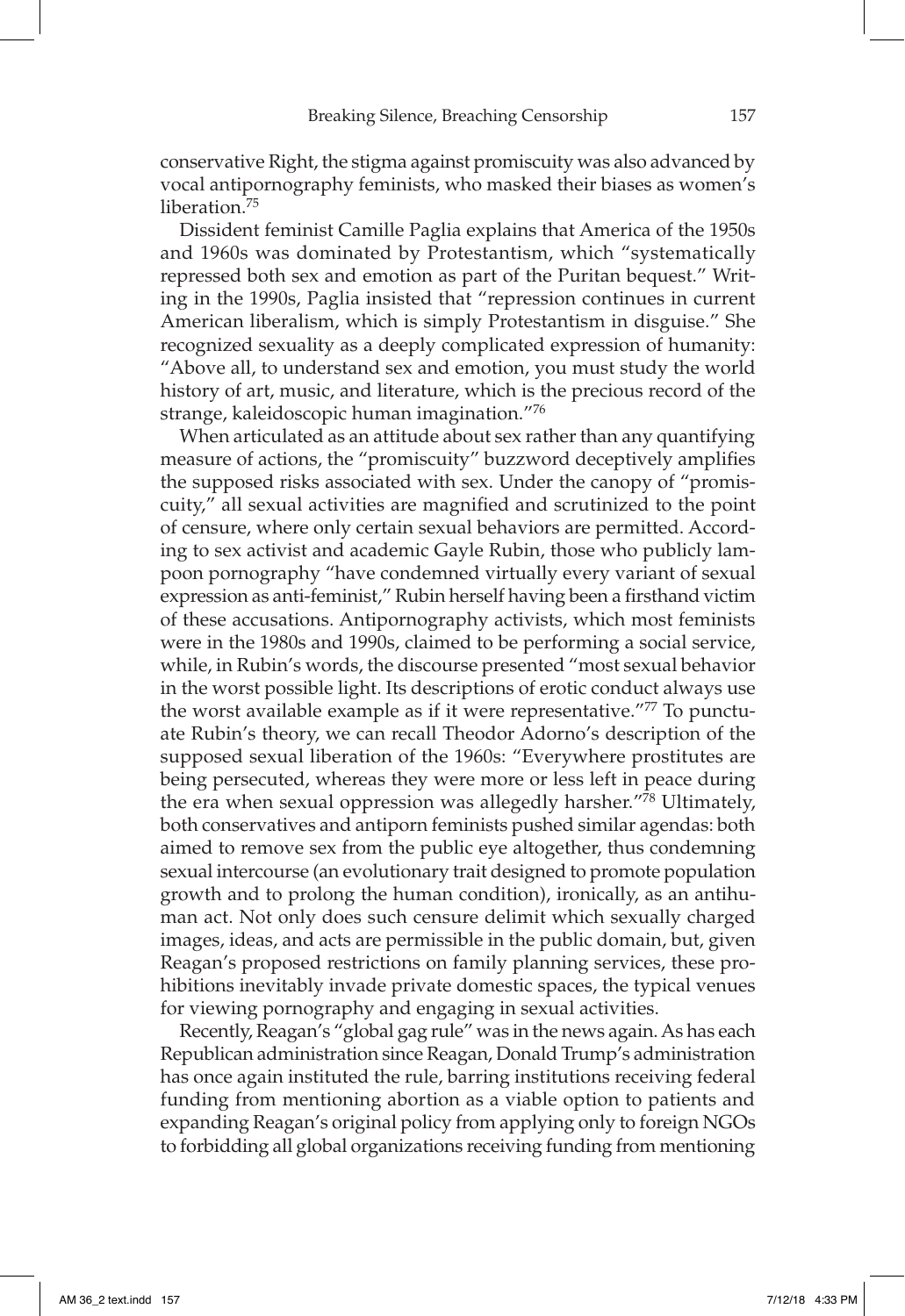abortion. This amendment most harshly impacts centers working to prevent the spread of HIV/AIDS, as abortion is hardly the sole or even primary treatment at many centers. Just as in 1984, when Reagan first instituted the policy, today's supporters of the ban have a vested interest in maintaining silence. While the main motivation for securing the norms of (hetero-/homosexual) monogamous sex have remained, rather than shy away from acknowledging such consequences, today's constituents have enthusiastically expressed the benefits of such policies to the "silent majority"—Trump's largely white constituency. Many of Trump's adversaries have made the connection between antiabortion and prowar rhetoric, citing racial and ethnic discrimination as a major link. In forming an alliance across geographic and chronologic borders, Alice Shields's work anticipated criticism of these ongoing developments by aiming to illuminate and sever the false separation between sexual policy and cultural influence.

Partha Chatterjee points out that the Indian nationalist movement and its enduring history have only recognized women insofar as they *contribute* to the national reconstruction, as if the movement were advancing independently of women, regardless of their roles.<sup>79</sup> Similarly, the history of electroacoustic music, as told until now, is often presented as being merely enriched by select compositions by women without acknowledging how innovations by women like Alice Shields actually molded the tradition into its current form. I understand Shields's *Apocalypse* against this social backdrop as a response to and commentary on the community in which its composer was living. The work serves as an important example of how composers contribute not only to musical culture but, more than this, to issues of social relevance beyond music's sonic profile alone. Shields's utopian enterprise truly reflects a world absent sexual stigmas, a world very different from the one in which she lived, but not so distant from the world envisioned by many people today.

#### **NOTES**

I extend my gratitude to Alice Shields for providing me with the *Apocalypse* libretto and other documentation and for taking the time to respond to my various questions via email and in person. Without her assistance this analysis would not have been possible. I am grateful to the anonymous reviewers of this journal for their touching encouragement and to the editorial staff for their dedication and support throughout the publication process. I also wish to thank members of the Subvention Committee of the Society for Music Theory for recognizing the merits of this research and members of the AMS Publication Committee for a grant from the AMS 75 Publication Awards for Young Scholars Endowment of the American Musicological Society, funded in part by the National Endowment for the Humanities and the Andrew W. Mellon Foundation.

1. Alice Shields in private email communication with the author, December 27, 2013. Confirmed by Daria Semegen in private email communication with the author, August 30, 2016.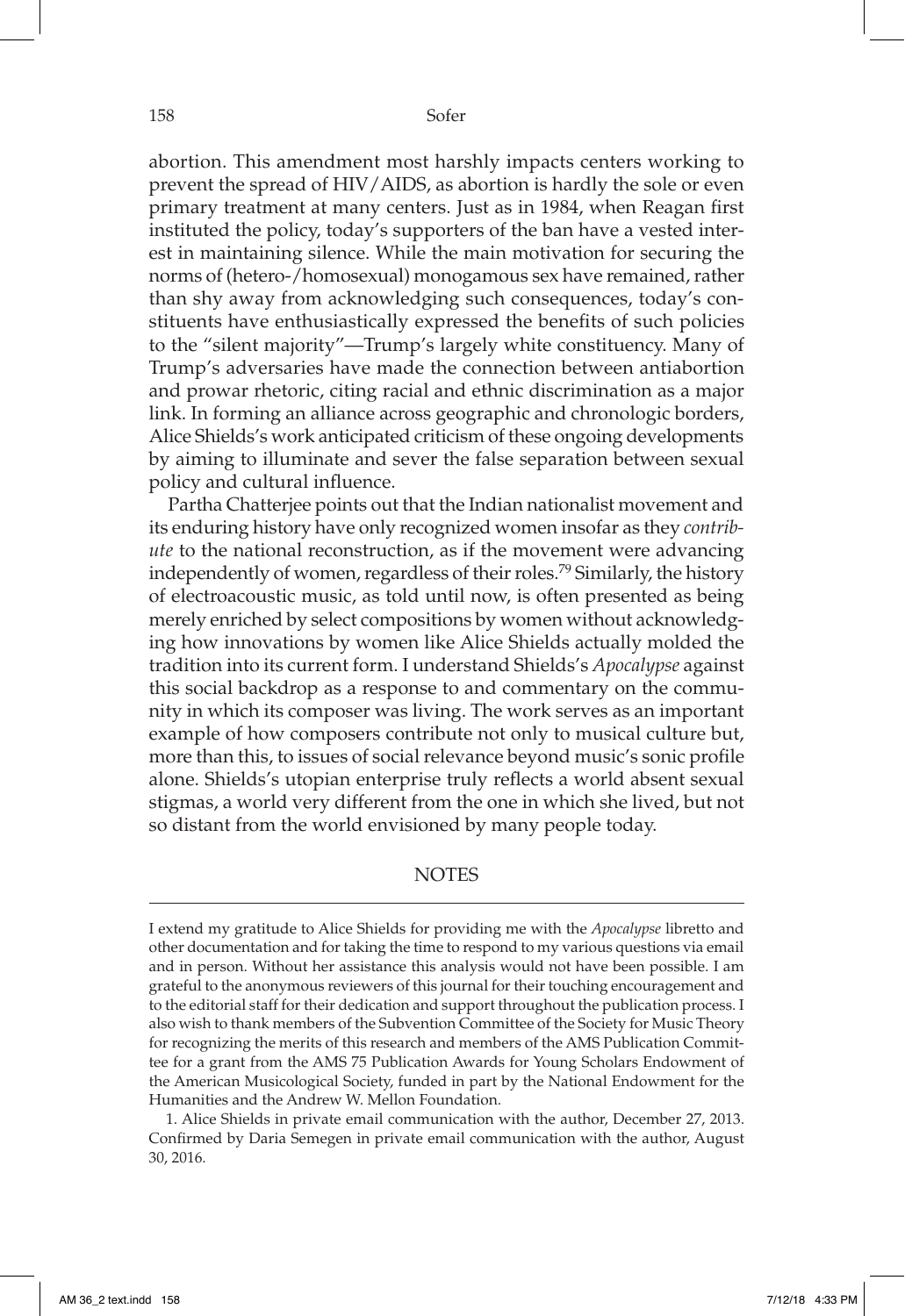2. Alice Shields, liner notes to *Apocalypse: An Electronic Opera*, Composers Recordings NXCR647, 1993, compact disc.

3. "Apocalypse Song," IV:10C, Alice Shields, "Apocalypse" (unpublished libretto, 1991– 94), 65. References to *Apocalypse* include part number in roman numerals and, following the colon, scene number according to the opera's libretto. Unless otherwise noted, all text and stage notes are from the unpublished libretto.

4. Alice Shields does not prioritize the Christian significance of these themes. My choice to begin from the text's Christian framing was motivated by my experiences presenting this research in Anglo-American settings, where questions from the audience overwhelmingly focused on Christian symbolism, presumably on account of the speakers' own points of reference. Portions of this article were presented at the "Deleuze + Art: Multiplicities | Thresholds | Potentialities" conference, cohosted by the School of Drama, Film, and Music at Trinity College Dublin, Trinity Long Room Hub Arts and Humanities Research Institute (April 8–10, 2016, Dublin, Ireland); and at the fourteenth annual plenary conference of the Society for Musicology in Ireland, hosted by Dublin City University (June 10–12, 2016, Dublin, Ireland).

5. Shields email, December 27, 2013.

6. "Regrets," III:8A, Alice Shields, "Apocalypse" (unpublished libretto, 1991–94), 52.

7. Alice Shields was technical instructor at the Columbia-Princeton Electronic Music Center from 1965 to 1982, associate director from 1978 to 1982, and associate director of development from 1994 to 1996.

8. I am indebted to Anna Giulia Volpato, a.k.a. Johann Merrich, for providing me with the original transcripts for this interview, which appears in Italian translation in Johann Merrich, *Le pioniere della musica elettronica* (Milan: Auditorium Edizioni, 2012), 91.

9. Pril Smiley began working with Vladimir Ussachevsky at the CPEMC in 1963. Daria Semegen studied with Ussachevsky from 1971 onward. Elizabeth Hinkle-Turner, "Daria Semegen: Her Life, Work, and Music" (PhD diss., University of Illinois at Urbana-Champaign, 1991), 18–19, 92.

10. Elizabeth Hinkle-Turner, *Women Composers and Music Technology in the United States: Crossing the Line* (Aldershot, UK: Ashgate, 2006), 21.

11. Alice Shields in conversation with the author, July 25, 2014.

12. For a more extensive history of Alice Shields's role among her colleagues at the CPEMC, see Hinkle-Turner, *Women Composers*, 16–21.

13. Shields conversation, July 25, 2014.

14. Alice Shields, note to *Kyrielle*, *Soundcloud*, https://soundcloud.com/user -aliceshieldscomposer/kyrielle-for-violin-and-computer-music. The work appears on track 6 of Airi Yoshioka, *Stolen Gold*, Albany Music Distribution Troy 1305, 2011, compact disc.

15. Michel Foucault, "Sex, Power, and the Politics of Identity," in *Ethics, Subjectivity, and Truth*, ed. Paul Rabinow (New York: New Press, 1997), 163–64.

16. Occasionally, SHIVA's voice takes on a male tone and is performed by jazz guitarist Jim Matus.

17. *Apocalypse* has never been performed. Although Shields was approached by the Akademie der Künste in Berlin in the early 2000s for a proposed filmic adaptation of the opera, this staging has yet to be realized. For a work posing comparable performance challenges that has been performed, see *Mass for the Dead* (1993).

18. Andra McCartney, "Creating Worlds for My Music to Exist: How Women Composers of Electroacoustic Music Make Place for Their Voices" (master's thesis, York University, 1997).

19. Friedrich Nietzsche, *The Gay Science*, trans. Walter Kaufmann (New York: Random House, 1974), §60, quoted in Luce Irigaray, "Veiled Lips," trans. Sara Speidel, *Mississippi Review* 11, no. 3 (1983): 104. The quotes of Nietzsche in Irigaray come from, and hence serve also as commentary on, Derrida's reading of Nietzsche. Jacques Derrida, *Spurs: Nietzsche's Styles*, trans. Barbara Harlow (Chicago: University of Chicago Press, 1979), quoted in Irigaray, "Veiled Lips," 123n8.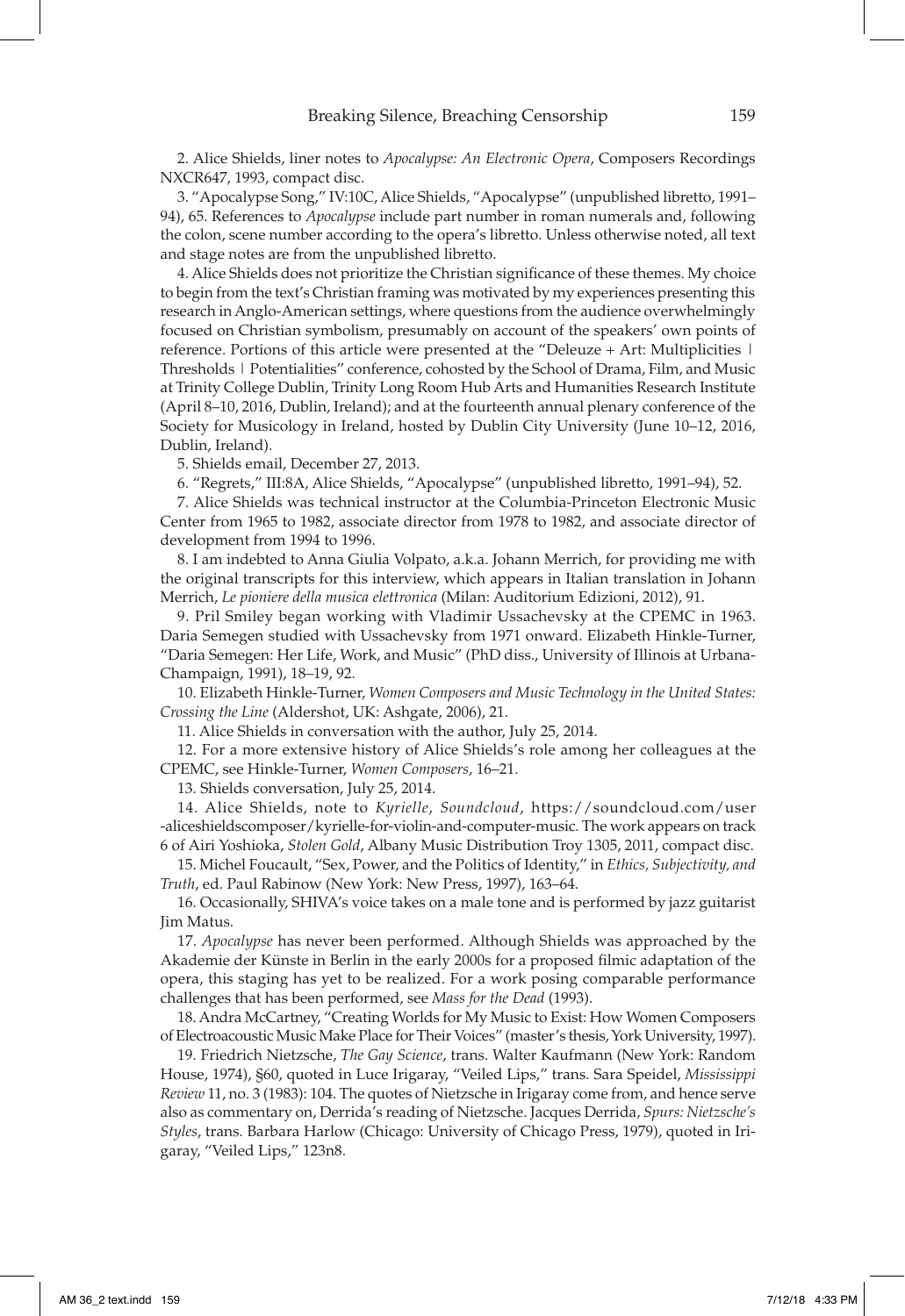#### 160 Sofer

20. Jean-Jacques Rousseau, *The Confessions of Jean-Jacques Rousseau*, book 7 (London: Aldus Society, 1903), 695; Mladen Dolar, *A Voice and Nothing More* (Cambridge, Mass.: MIT Press, 2006), 68–70.

21. Jacques Lacan, *The Four Fundamental Concepts of Psychoanalysis: The Seminar of Jacques Lacan*, book 11, ed. Jacques-Alain Miller and trans. Alan Sheridan (New York: W. W. Norton & Co., 1981), 165.

22. Brian Kane, *Sound Unseen: Acousmatic Sound in Theory and Practice* (Oxford: Oxford University Press, 2014), 131–33.

23. Simon Emmerson, "EMAS and Sonic Arts Network (1979–2004): Gender, Governance, Policies, Practice," *Contemporary Music Review* 35, no. 1 (2016): 21–31.

24. Hannah Bosma, "Bodies of Evidence, Singing Cyborgs and Other Gender Issues in Electrovocal Music," *Organised Sound* 8, no. 1 (2003): 5–17.

25. Keir Keightley, "'Turn It Down!' She Shrieked: Gender, Domestic Space, and High Fidelity, 1948–59," *Popular Music* 15, no. 2 (1996): 149–77; Andra McCartney, "Ethical Questions about Working with Soundscapes," keynote address at the World Forum for Acoustic Ecology's conference "Ideologies and Ethics in the Uses and Abuses of Sound," Koli, Finland, June 19, 2010, https://soundwalkinginteractions.wordpress.com/2010/06/24/ ethical-questions-about-working-with-soundscapes/; Emmerson, "EMAS."

26. In translation, Aristotle's attribution is to "the phallic songs." It should, however, be noted that Aristotle's original reads "*phaulika*," meaning trivial business, and not "*phallika.*" Nevertheless, most English translations employ the latter. Aristotle, *Poetics*, 4:12, trans. S. H. Butcher (London: Macmillan, 1902), 1449a10–13.

27. Luce Irigaray, *This Sex Which Is Not One*, trans. Catherine Porter (Ithaca, NY: Cornell University Press, 1985), 77.

28. John Corbett and Terri Kapsalis, "Aural Sex: The Female Orgasm in Popular Sound," in "Experimental Sound & Radio," special issue, *TDR (1988-)* 40, no. 3 (1996): 103.

29. "Heat Drum," IV:11A, Alice Shields, "Apocalypse" (unpublished libretto, 1991–94), 66.

30. Ibid.

31. Danielle Sofer, "The Macropolitics of Microsound: Gender and Sexual Identities in Barry Truax's *Song of Songs*," *Organised Sound* (Context-Based Composition) 23, no. 1 (2018): 80–90.

32. Avanthi Meduri, "Bharata Natyam—What Are You?," *Asian Theatre Journal* 5, no. 1 (1988): 1.

33. Judith Lynne Hanna, *Dance, Sex, and Gender: Signs of Identity, Dominance, Defiance, and Desire* (Chicago: University of Chicago Press, 1988), 102.

34. The theory is attributed to Bharata, but Adya Rangacharya, the preeminent English translator of the *Natyashastra*, speculates that many authors have since "interfered" with Bharata's original manuscript. Adya Rangacharya, *Introduction to Bharata's Nāṭya-Śāstra* (Bombay: Popular Prakashan, 1966), 69.

35. Ibid., 70–71.

36. Ibid., 75.

37. Ranjana Thapalyal, "Sringara Rasa: The Feminine Call of the Spiritual/Erotic Impulse in Indian Art," in *The Sacred and the Feminine: Imagination and Sexual Difference*, ed. Griselda Pollock and Victoria Urvey-Sauron (London: I. B. Tauris & Co., 2007), 137.

38. Meduri, "Bharata Natyam," 3.

39. Ibid., 4.

40. According to Meduri, Bharata's theory pertained more to the technical details of the arts, dance, music, and theater and their mutual signification. It was only in the eleventh century that Abhinavagupta reinterpreted the *Natyashastra* to include more lofty transcendental psychologisms (ibid.).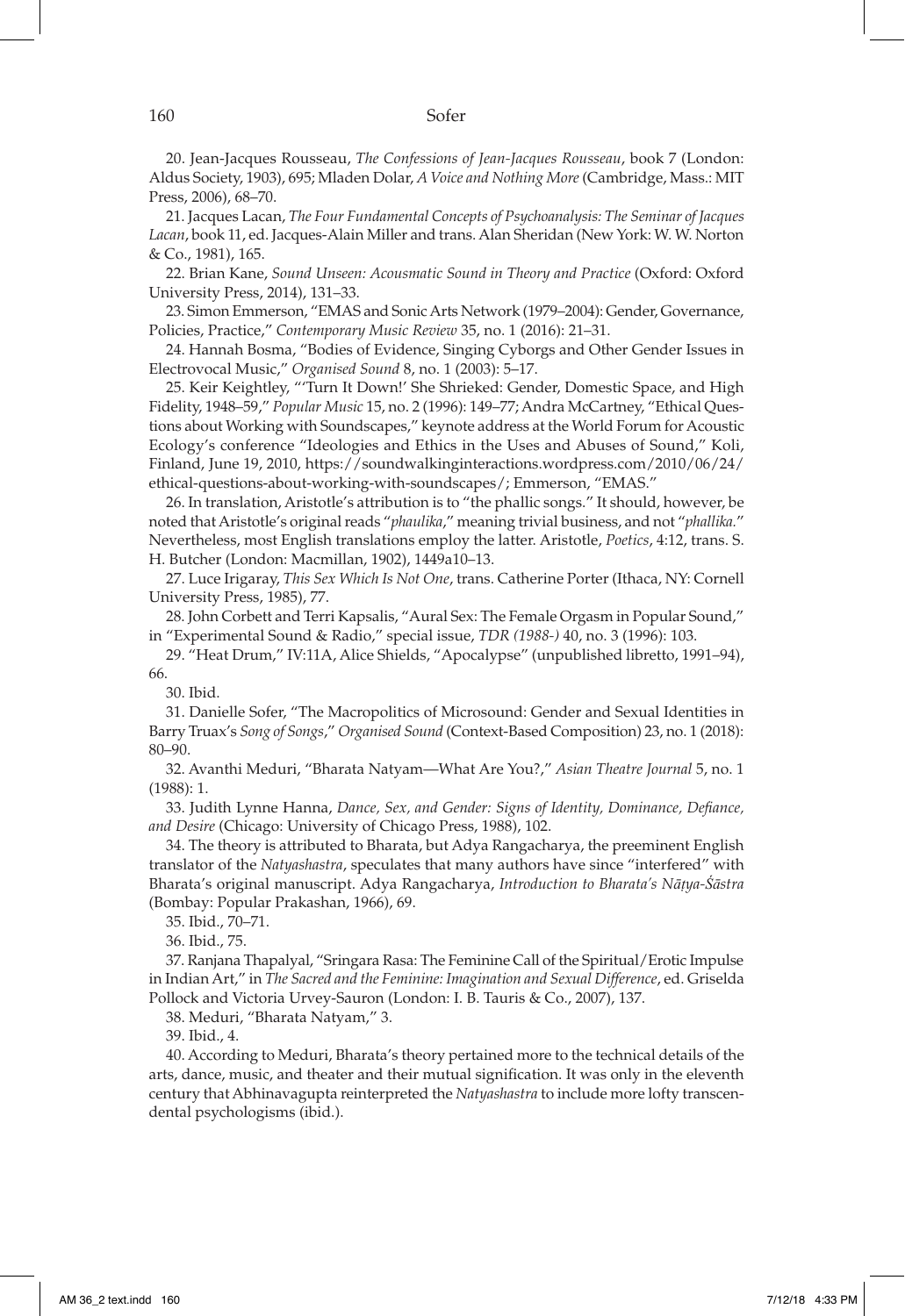41. Pamyla A. Stiehl, "Bharatanatyam: A Dialogical Interrogation of Feminist Voices in Search of the Divine Dance," *Journal of Religion and Theatre* 3, no. 2 (2004): 282.

42. Meduri, "Bharata Natyam," 2.

43. Davesh Soneji, *Unfinished Gestures: Devadasis, Memory, and Modernity in South India* (Chicago: University of Chicago Press, 2012), 3. Soneji replicates the Madras Devadasi Prevention Bill in an appendix (235–36).

44. Meduri, "Bharata Natyam," 4. One could compare this secularization and growing popularity to the Tai Chi and Yoga crazes that caught on in the West.

45. Stiehl, "Bharatanatyam," 282–83; Hanna, *Dance, Sex, and Gender*, 103.

46. Meduri, "Bharata Natyam," 9.

47. Stiehl, "Bharatanatyam," 285.

48. Soneji, *Unfinished Gestures*, 3.

49. Partha Chatterjee, *The Nation and Its Fragments: Colonial and Postcolonial Histories* (Princeton, NJ: Princeton University Press, 1993), 136.

50. I am grateful to Rasika Ajotikar, PhD candidate in the music department at SOAS University of London, for emphasizing to me the importance of this point.

51. Shields, liner notes to *Apocalypse*, 3.

52. Shields conversation, July 25, 2014.

53. Gilles Deleuze, *Difference and Repetition*, trans. Paul Patton (New York: Columbia University Press, 1994), 10.

54. Alan H. Sommerstein, *Aeschylean Tragedy* (London: Bloomsbury, 2010), 25.

55. Shields likely paraphrases Catherine Clément here, who writes, "In opera to love is to wish to die." For Clément, operas unfold as if in slow preparation for the death of the central female character, Puccini's fifteen-year-old Cio-Cio San sacrifices her body and her life for her American hero, Lucia is driven from madness to death, and Wagner's Isolde dies simply of love sickness. Catherine Clément, *Opera, Or, the Undoing of Women*, trans. Betsy Wing (Minneapolis: University of Minnesota Press, 1988), 53–54.

56. On the "images and myths invoked in malestream discourses associated with electroacoustic music, in popular magazines, course texts and software," see McCartney, "Creating Worlds," 43–76.

57. Shields, liner notes to *Apocalypse*, 7.

58. Shields, "Apocalypse" libretto, 62. As the composer chose and composed the Greek text herself, it occasionally departs from strictly correct Greek grammar.

59. Alice Shields, "Patient and Psychotherapist: The Music," in *The Psychoaesthetic Experience: An Approach to Depth-Oriented Treatment*, ed. Arthur Robbins (New York: Human Sciences Press, 1989), 60.

60. Ibid., 58.

61. Ibid., 57.

62. Simon Frith and Angela McRobbie, "Rock and Sexuality," in *On Record: Rock, Pop and the Written Word*, ed. Simon Frith and Andrew Goodwin (1978; New York: Routledge, 2005), 319.

63. Excerpt from review by *The Splatter Effect*, "What the Press Is Saying," Alice Shields's website, http://www.aliceshields.com/reviews.html.

64. For details on the Klangumwandler employed by Alice Shields, see Vladimir Ussachevsky, "Musical Timbre Mutation by Means of the Klangumwandler, a Frequency Transposition Device," paper delivered at the Audio Engineering Society Convention, White Plains, New York, September 1, 1958. The instrument was first encountered by Ussachevsky and Otto Luening, whom Shields later assisted at the Columbia-Princeton Electronic Music Center, in 1955 on a trip to Baden-Baden while conducting "research on electronic music" funded by the Rockefeller Foundation. Otto Luening, "An Unfinished History of Electronic Music," *Music Educators Journal* 55, no. 3 (1968): 136–37.